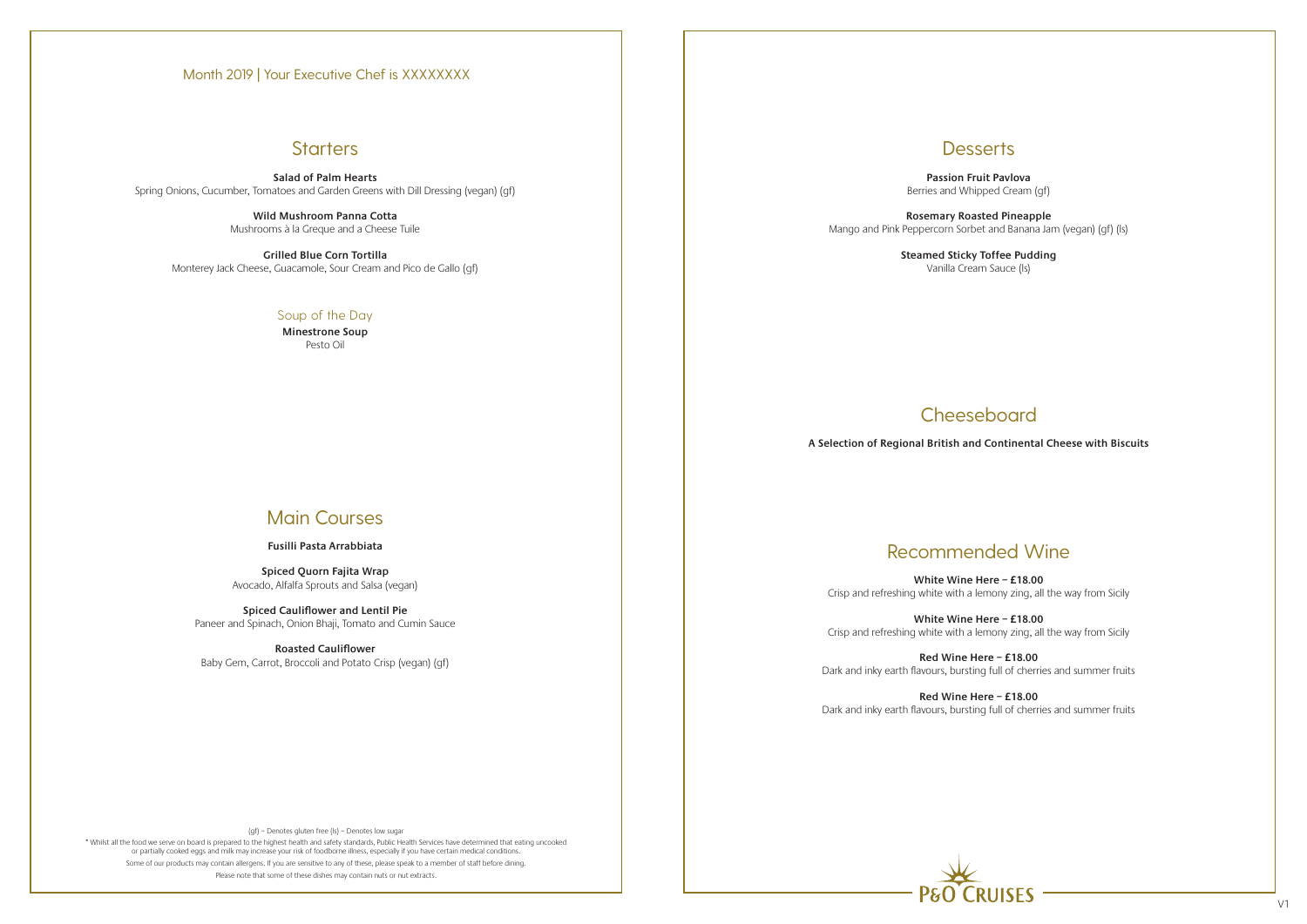## **Starters**

(gf) – Denotes gluten free (ls) – Denotes low sugar

\* Whilst all the food we serve on board is prepared to the highest health and safety standards, Public Health Services have determined that eating uncooked or partially cooked eggs and milk may increase your risk of foodborne illness, especially if you have certain medical conditions. Some of our products may contain allergens. If you are sensitive to any of these, please speak to a member of staff before dining. Please note that some of these dishes may contain nuts or nut extracts.

## **Desserts**

**Vegetable Parkoras and Bhajis** Coronation Dip

**Confit Plum Tomato and Goat's Cheese Mousse** Crushed Black Olives and Basil (gf)

**Roasted Jerusalem Artichoke with Truffle** Radicchio, Orange and Preserved Lemon (vegan) (gf)

### Soup of the Day

**Cream of Mushroom** with Garlic (gf)

# Main Courses

**Courgette, Potato and Onion Frittata** Scallop Potatoes, Green Beans and Sweet Cherry Tomato Sauce (gf)

**Warm Asparagus Mousse** Kale, Mint Buttered Potato Gnocchi and White Wine Sauce

**Spinach, Feta Cheese and Mushroom Strudel** Thai Red Curry Sauce

**Sweet Beetroot and Candied Walnut Risotto** Celery, Fennel, Green Apple Salad and Balsamic Pickled Onions (vegan) (gf) **Roasted Fruits with Orange Miso Sauce** Rum and Raisin Ice Cream (gf)

**Tofu, Banana and Pecan Pancakes** Maple Syrup (vegan)

**Layered Molten Chocolate Cake**  Vanilla Ice cream

# Recommended Wine

**White Wine Here – £18.00** Crisp and refreshing white with a lemony zing, all the way from Sicily

**White Wine Here – £18.00** Crisp and refreshing white with a lemony zing, all the way from Sicily

**Red Wine Here – £18.00** Dark and inky earth flavours, bursting full of cherries and summer fruits

**Red Wine Here – £18.00** Dark and inky earth flavours, bursting full of cherries and summer fruits



# Cheeseboard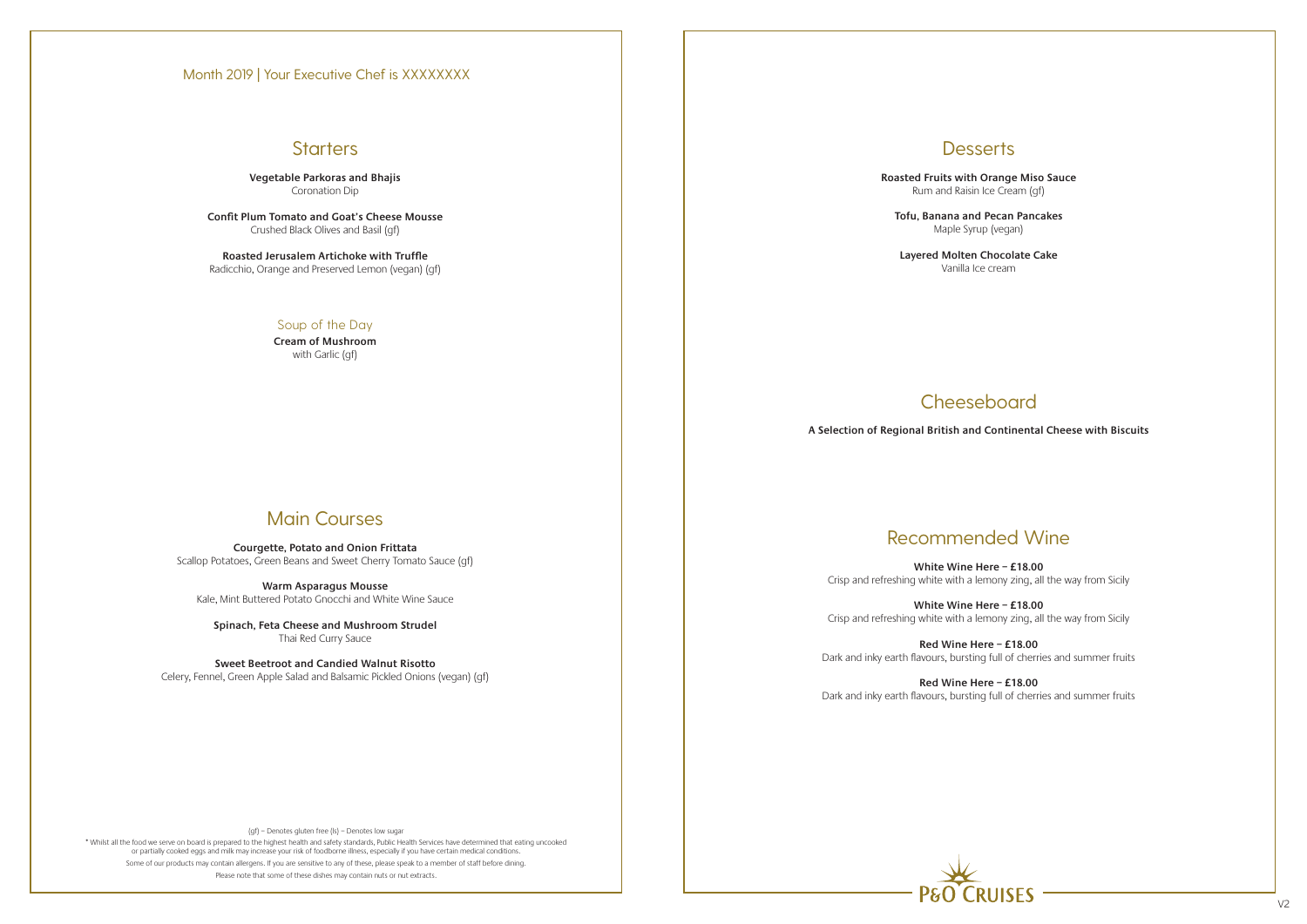## **Starters**

(gf) – Denotes gluten free (ls) – Denotes low sugar

\* Whilst all the food we serve on board is prepared to the highest health and safety standards, Public Health Services have determined that eating uncooked or partially cooked eggs and milk may increase your risk of foodborne illness, especially if you have certain medical conditions. Some of our products may contain allergens. If you are sensitive to any of these, please speak to a member of staff before dining. Please note that some of these dishes may contain nuts or nut extracts.



**Deep-fried Arancini**  Piperade of Roasted Peppers, Tomato and Basil Purée

> **Crisp Truffl ed Ricotta with Beetroot** Pea and Mint Dressing

**Tomato and Mozzarella Salad** (gf)

### Soup of the Day

**Sweet Potato** Edamame Beans, Onion Ash and Nori (vegan)

# Main Courses

### **Penne Pasta Napolitana**

**Chickpea and Roasted Vegetable Masala** Steamed Rice, Condiments, Pooris and Chutney

**Twice Baked Onion and Garlic Soufflé\*** Cheese Sauce and Bruschetta

**Poached Kohlrabi, Baby Gem, Samphire** Vegetable Jus (vegan) (gf)

### **Desserts**

**Chai Spiced Honey Cake with Glazed Pears** Rosewater and Honey Gel (gf)

**Chocolate Brownie with Raspberries** Raspberry Sorbet and Violet Crystals (vegan) (gf)

**Lemon Posset** Rhubarb Compote and Viennese Biscuit (ls)

# Recommended Wine

**White Wine Here – £18.00** Crisp and refreshing white with a lemony zing, all the way from Sicily

**White Wine Here – £18.00** Crisp and refreshing white with a lemony zing, all the way from Sicily

**Red Wine Here – £18.00** Dark and inky earth flavours, bursting full of cherries and summer fruits

**Red Wine Here – £18.00** Dark and inky earth flavours, bursting full of cherries and summer fruits

# Cheeseboard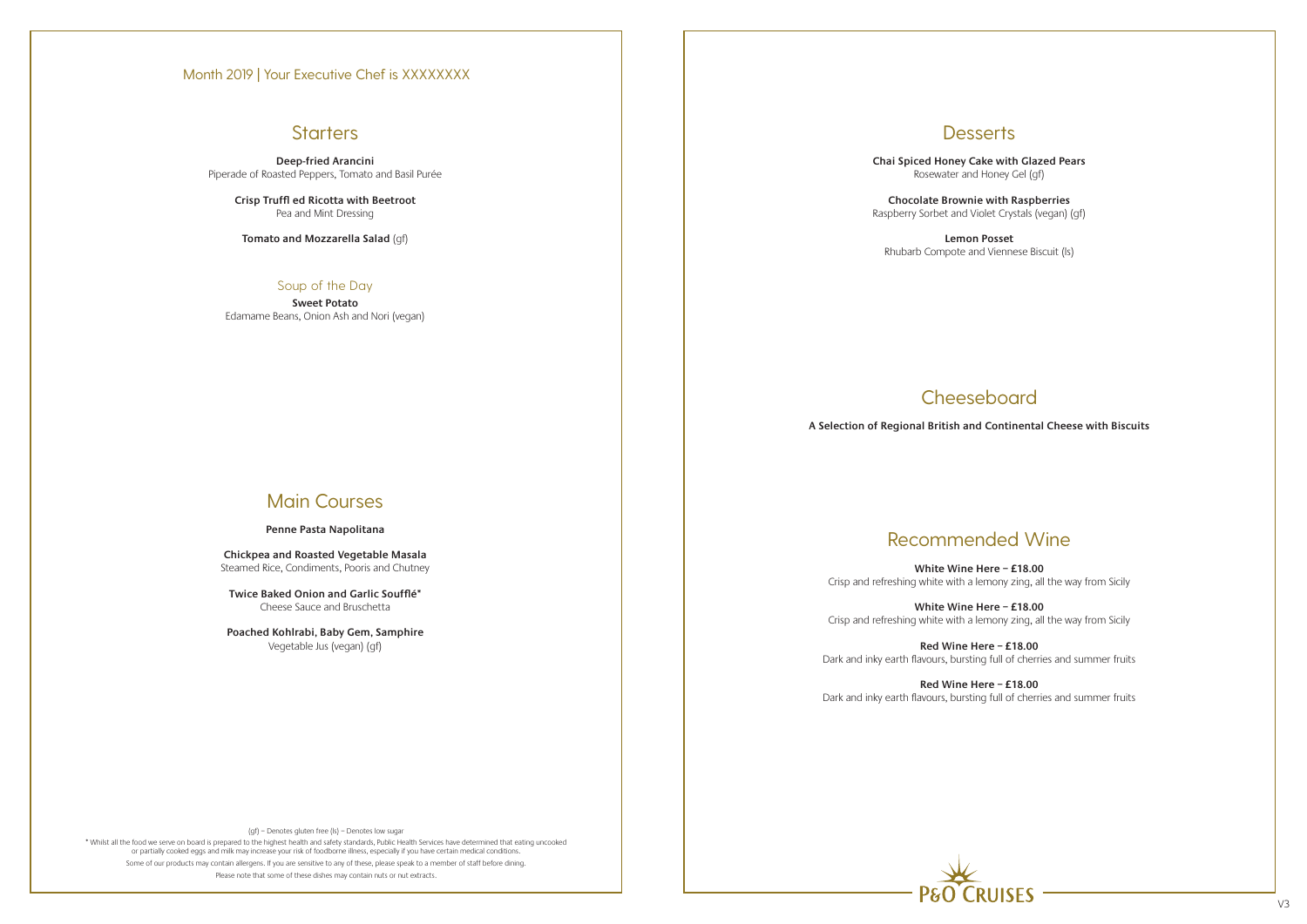# **Starters**

(gf) – Denotes gluten free (ls) – Denotes low sugar

\* Whilst all the food we serve on board is prepared to the highest health and safety standards, Public Health Services have determined that eating uncooked or partially cooked eggs and milk may increase your risk of foodborne illness, especially if you have certain medical conditions. Some of our products may contain allergens. If you are sensitive to any of these, please speak to a member of staff before dining. Please note that some of these dishes may contain nuts or nut extracts.



**Selection of Vegetable Futomaki Sushi Roll** Sushi Ginger, Tamari Dip and Wasabi (vegan) (gf)

**Goat's Cheese, Sun-Blush Tomato, Basil and Spinach Roulade** Rocket Salad (gf)

**Vegetarian Glamorgan Sausage with Puff Pastry** Sauce Aurora

### Soup of the Day

**Cream of Tomato** Basil Oil and Golden Croutons

# Main Courses

**Traditional Spanish Omelette\*** (gf)

**Wild Mushroom Risotto Cake** Rocket, Sicilian Lemon and Tomato Dressing (vegan)

**Grilled Aubergine and Mozzarella Stack** Polenta Cake and Passata Sauce (gf)

**Fusilli Pasta Pesto**

## **Desserts**

**Bread and Butter Pudding** with Custard (ls)

**Steamed Pear Suet Pudding** Blackberry Sorbet (vegan)

**Praline Mousse**  Coffee Jelly, Hazelnuts and Dark Chocolate Powder (gf)

# **Cheeseboard**

# Recommended Wine

**White Wine Here – £18.00** Crisp and refreshing white with a lemony zing, all the way from Sicily

**White Wine Here – £18.00** Crisp and refreshing white with a lemony zing, all the way from Sicily

**Red Wine Here – £18.00** Dark and inky earth flavours, bursting full of cherries and summer fruits

**Red Wine Here – £18.00** Dark and inky earth flavours, bursting full of cherries and summer fruits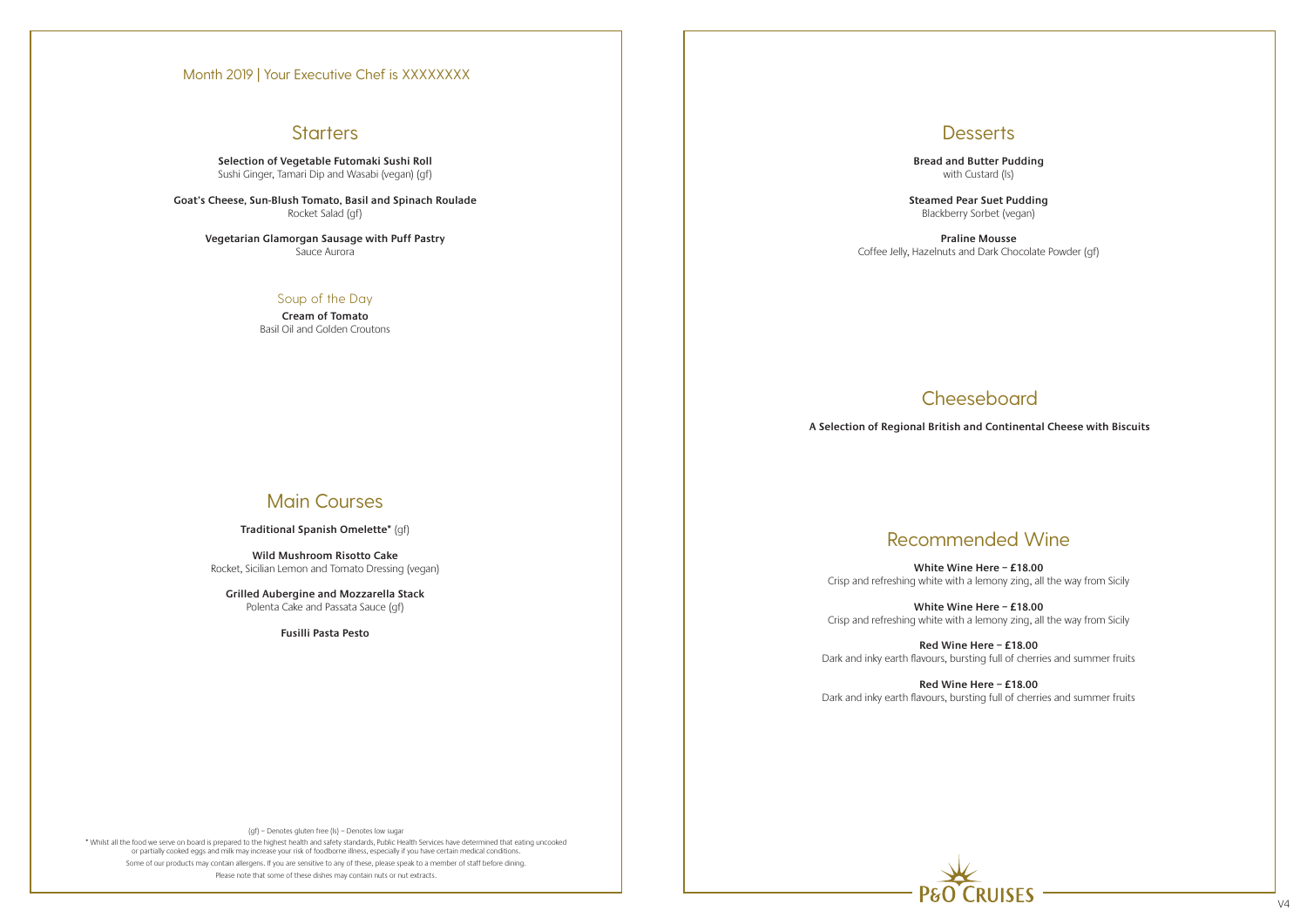## **Starters**

(gf) – Denotes gluten free (ls) – Denotes low sugar

\* Whilst all the food we serve on board is prepared to the highest health and safety standards, Public Health Services have determined that eating uncooked or partially cooked eggs and milk may increase your risk of foodborne illness, especially if you have certain medical conditions. Some of our products may contain allergens. If you are sensitive to any of these, please speak to a member of staff before dining. Please note that some of these dishes may contain nuts or nut extracts.



**Deep-fried Brie in a Mushroom Breadcrumb** Cranberry Sauce

**Maple Parsnip, Carrot and Lentil Pâté** Ruby Slaw, Spelt Toast and Lightly Smoked Tofu Mayonnaise (vegan)

**Green Asparagus with Devilled Egg Mayonnaise** Garlic Toast

### Soup of the Day

**Purée of Broccoli** Toasted Flaked Almonds (gf)

# Main Courses

**Sweetcorn Risotto** Lemongrass and Yuzu (vegan) (gf)

**Miso Grilled Aubergine** Sticky Rice and Pickled Cucumber Kimchi (vegan)

**Blue Cheese Arancini** Fennel and Cucumber Salad, Hazelnut Purée

**Twice Baked Spinach, Cheese and Nutmeg Soufflé\*** Roasted Beetroot and Rosemary Bruschetta

## **Desserts**

**Baked Treacle Tart** Sauce Anglaise (gf)

**Chickpea Meringue** Strawberry Compote, Jelly and Strawberry Pearls (vegan) (gf)

> **Kumquat and Almond Cake** Blackcurrant Sorbet and Honey Sauce (ls)

# Recommended Wine

**White Wine Here – £18.00** Crisp and refreshing white with a lemony zing, all the way from Sicily

**White Wine Here – £18.00** Crisp and refreshing white with a lemony zing, all the way from Sicily

**Red Wine Here – £18.00** Dark and inky earth flavours, bursting full of cherries and summer fruits

**Red Wine Here – £18.00** Dark and inky earth flavours, bursting full of cherries and summer fruits

# Cheeseboard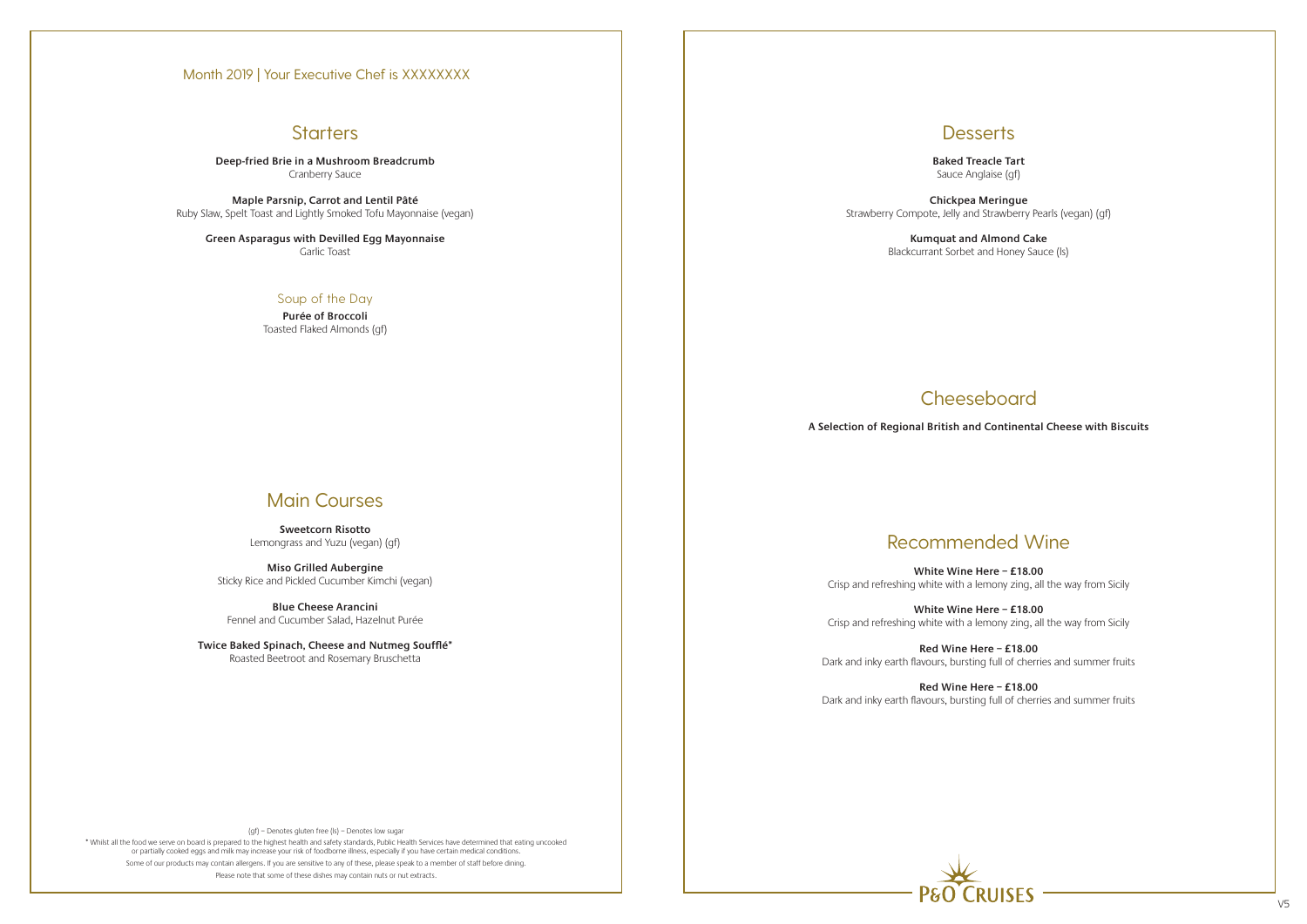# **Starters**

(gf) – Denotes gluten free (ls) – Denotes low sugar

\* Whilst all the food we serve on board is prepared to the highest health and safety standards, Public Health Services have determined that eating uncooked or partially cooked eggs and milk may increase your risk of foodborne illness, especially if you have certain medical conditions. Some of our products may contain allergens. If you are sensitive to any of these, please speak to a member of staff before dining. Please note that some of these dishes may contain nuts or nut extracts.



**Mediterranean Vegetable Quiche** Rocket Salad and Chimichurri

**Mushroom Panna Cotta with a Hazelnut and Pumpkin Seed Crumb** Radish and Garden Leaves

> **Pumpkin and Silky Tofu** Lemon Gremolata (vegan) (gf)

### Soup of the Day

**Cream of Cauliflower** Pesto Croutons

# Main Courses

**Roasted Winter Vegetables with Edamame Beans** Apple and Balsamic (vegan) (gf)

**Black Truffle Scented Three Egg Omelette\*** Jardinière of Vegetables, Salsa Verde and Brioche Toast

**Pearl Barley with Cheese and Portobello Mushroom Gratin** Green Leaf Salad (vegan)

> **Tomato and Mozzarella Gnocchi** Pesto Cream and a Toasted Pine Nut Crumb

# **Desserts**

**Warm Chocolate Praline Fondant** Salted Caramel Ice Cream

**Glazed Almond Rice Pudding** Amarena Cherries and Almond Praline (vegan) (gf)

> **Baked New York Cheesecake** Raspberry Coulis (gf) (ls)

# **Cheeseboard**

# Recommended Wine

**White Wine Here – £18.00** Crisp and refreshing white with a lemony zing, all the way from Sicily

**White Wine Here – £18.00** Crisp and refreshing white with a lemony zing, all the way from Sicily

**Red Wine Here – £18.00** Dark and inky earth flavours, bursting full of cherries and summer fruits

**Red Wine Here – £18.00** Dark and inky earth flavours, bursting full of cherries and summer fruits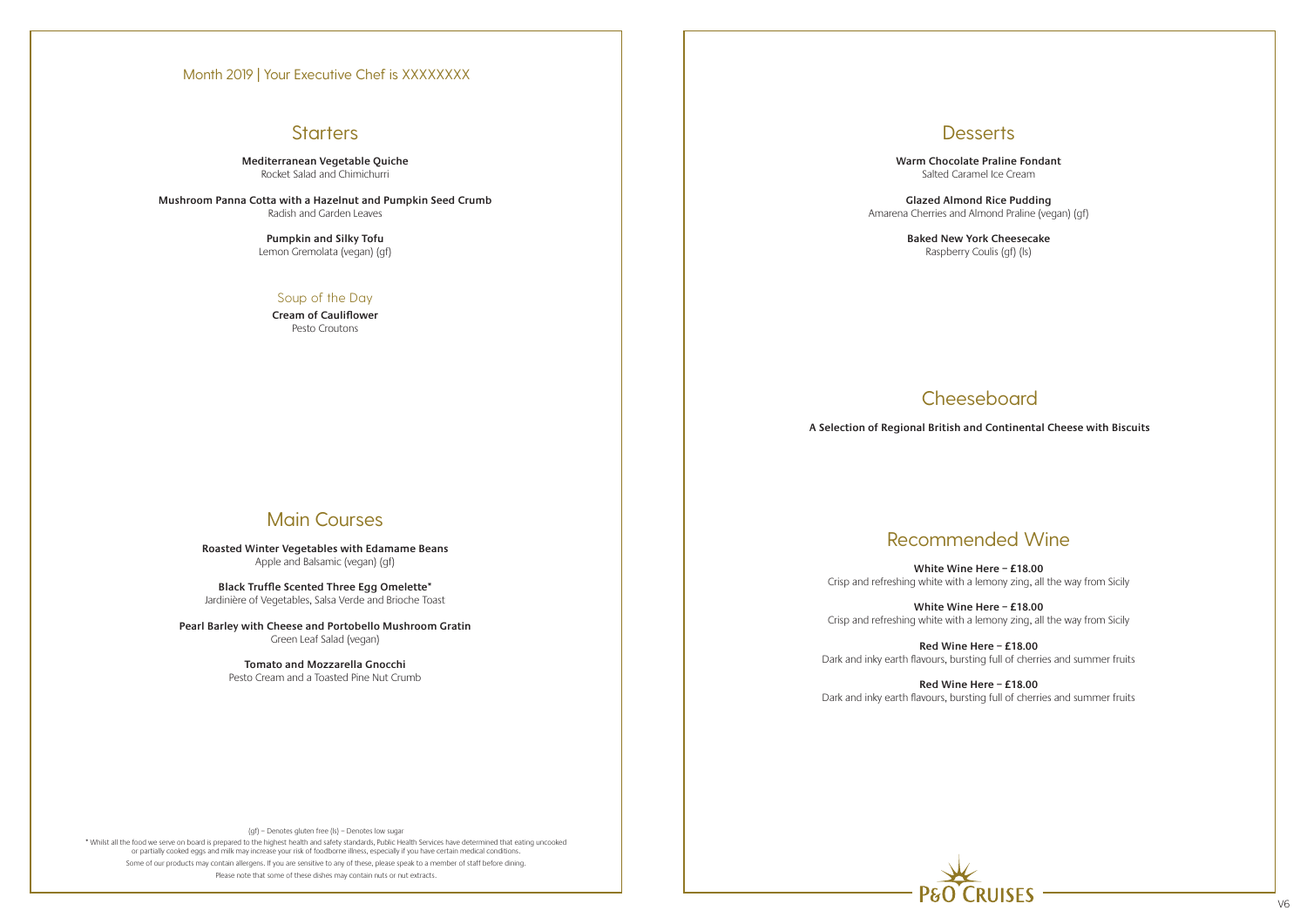# **Starters**

(gf) – Denotes gluten free (ls) – Denotes low sugar

\* Whilst all the food we serve on board is prepared to the highest health and safety standards, Public Health Services have determined that eating uncooked or partially cooked eggs and milk may increase your risk of foodborne illness, especially if you have certain medical conditions. Some of our products may contain allergens. If you are sensitive to any of these, please speak to a member of staff before dining. Please note that some of these dishes may contain nuts or nut extracts.



**Deep-Fried Fresh Basil Risotto Cake** 

**Salad of Pink Grapefruit and Avocado** (vegan) (gf)

**Savoury Sun-dried Tomato Cheesecake** Pesto Dressing and Mixed Leaves

### Soup of the Day

**Vegetable Soup au Pisto**

# Main Courses

**Sweet Potato and Carrot Fritters** Lime Yoghurt and Green Salad

**Spiced Lentil and Bean Chilli** Jasmine Rice and Guacamole (vegan) (gf)

**Wild Mushroom, Madeira and Truffle Tartlet** Straw Vegetables and Fried Rice

**Pasta with Spinach and Cherry Tomato Confit** (gf)

## **Desserts**

**Matcha Green Tea and White Chocolate Brownie** Banana Jam and Black Sesame Tuile (gf) (ls)

**Baked Passion Fruit Tart**  Raspberry Italian Meringue, Lychee Pearls and Rose Petals (gf)

> **Summer Pudding** Raspberry Gel and Yoghurt (vegan) (ls)

# **Cheeseboard**

# Recommended Wine

**White Wine Here – £18.00** Crisp and refreshing white with a lemony zing, all the way from Sicily

**White Wine Here – £18.00** Crisp and refreshing white with a lemony zing, all the way from Sicily

**Red Wine Here – £18.00** Dark and inky earth flavours, bursting full of cherries and summer fruits

**Red Wine Here – £18.00** Dark and inky earth flavours, bursting full of cherries and summer fruits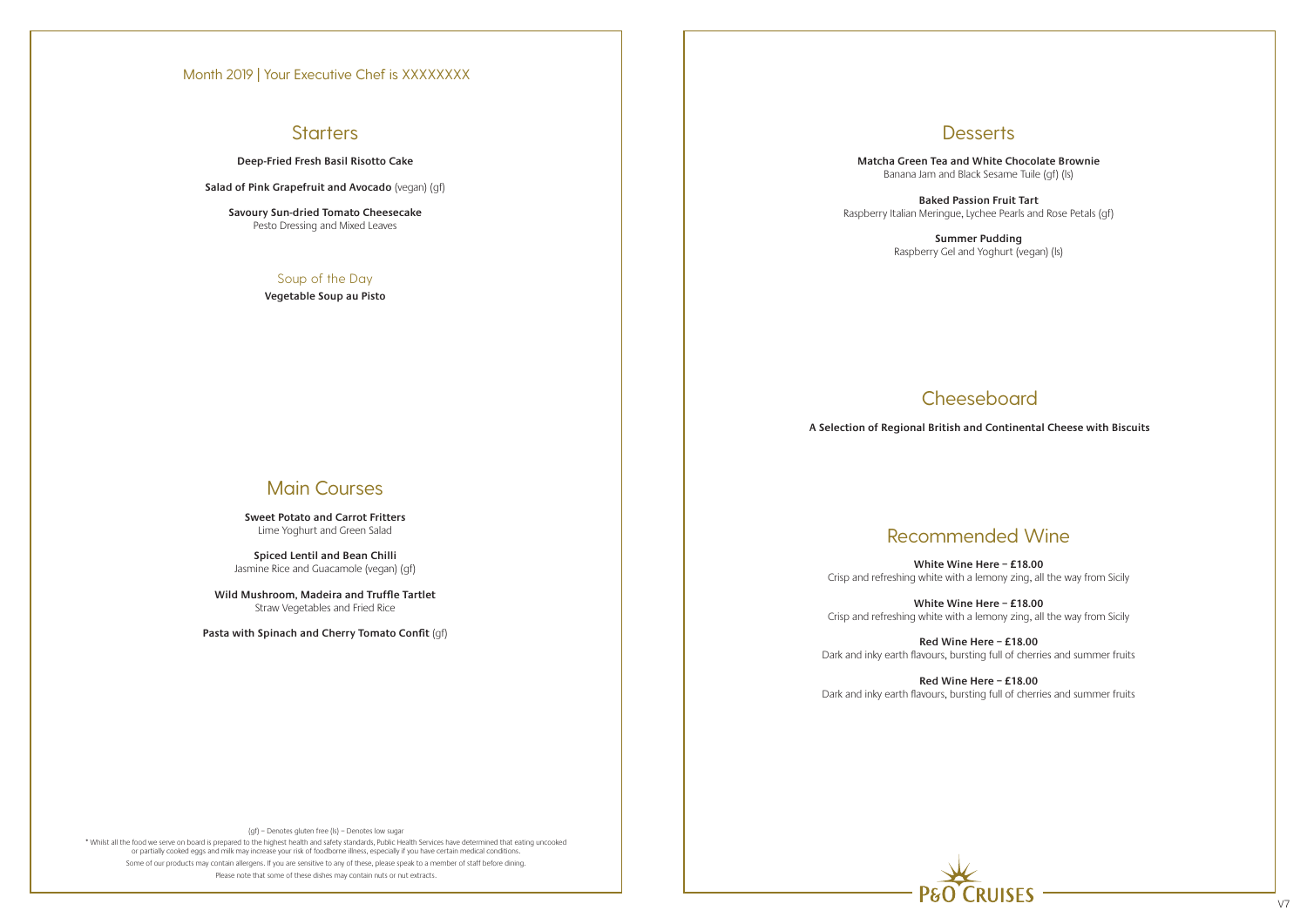# **Starters**

(gf) – Denotes gluten free (ls) – Denotes low sugar

\* Whilst all the food we serve on board is prepared to the highest health and safety standards, Public Health Services have determined that eating uncooked or partially cooked eggs and milk may increase your risk of foodborne illness, especially if you have certain medical conditions. Some of our products may contain allergens. If you are sensitive to any of these, please speak to a member of staff before dining. Please note that some of these dishes may contain nuts or nut extracts.



**Falafel Chickpea Cakes** Pitta Pockets and Tzatziki Dip

**Mushroom Pâté with Grissini Sticks** Pickled Walnuts and Port Dressing

**Timbale of Stilton Cheese Mousse** Highland Oatcakes

### Soup of the Day

**Butternut Squash** Pickled Walnuts, Croutons and Ponzu Dressing (vegan)

# Main Courses

**Tagliatelle Pasta** Olives and Capers

**Tempura of Cauliflower, Broccoli Florets and Baby Corn** Tomato and Quinoa, Summer Herb Dip (vegan)

> **Chickpea Cake with a Soft Poached Egg\*** Moutabel and Hollandaise Sauce (gf)

**Tandoori Tofu Tikka Masala** Jasmine Rice, Corriander and Roasted Nuts (gf) **Desserts** 

**Baked Bramley Apple Crumble** Sauce Anglaise (ls)

**Classic Tiramisu** (ls)

**Dark Chocolate and Olive Oil Marquise** Orange Sorbet, Candied Orange and Spiced Syrup (vegan) (gf)

# Recommended Wine

**White Wine Here – £18.00** Crisp and refreshing white with a lemony zing, all the way from Sicily

**White Wine Here – £18.00** Crisp and refreshing white with a lemony zing, all the way from Sicily

**Red Wine Here – £18.00** Dark and inky earth flavours, bursting full of cherries and summer fruits

**Red Wine Here – £18.00** Dark and inky earth flavours, bursting full of cherries and summer fruits

# Cheeseboard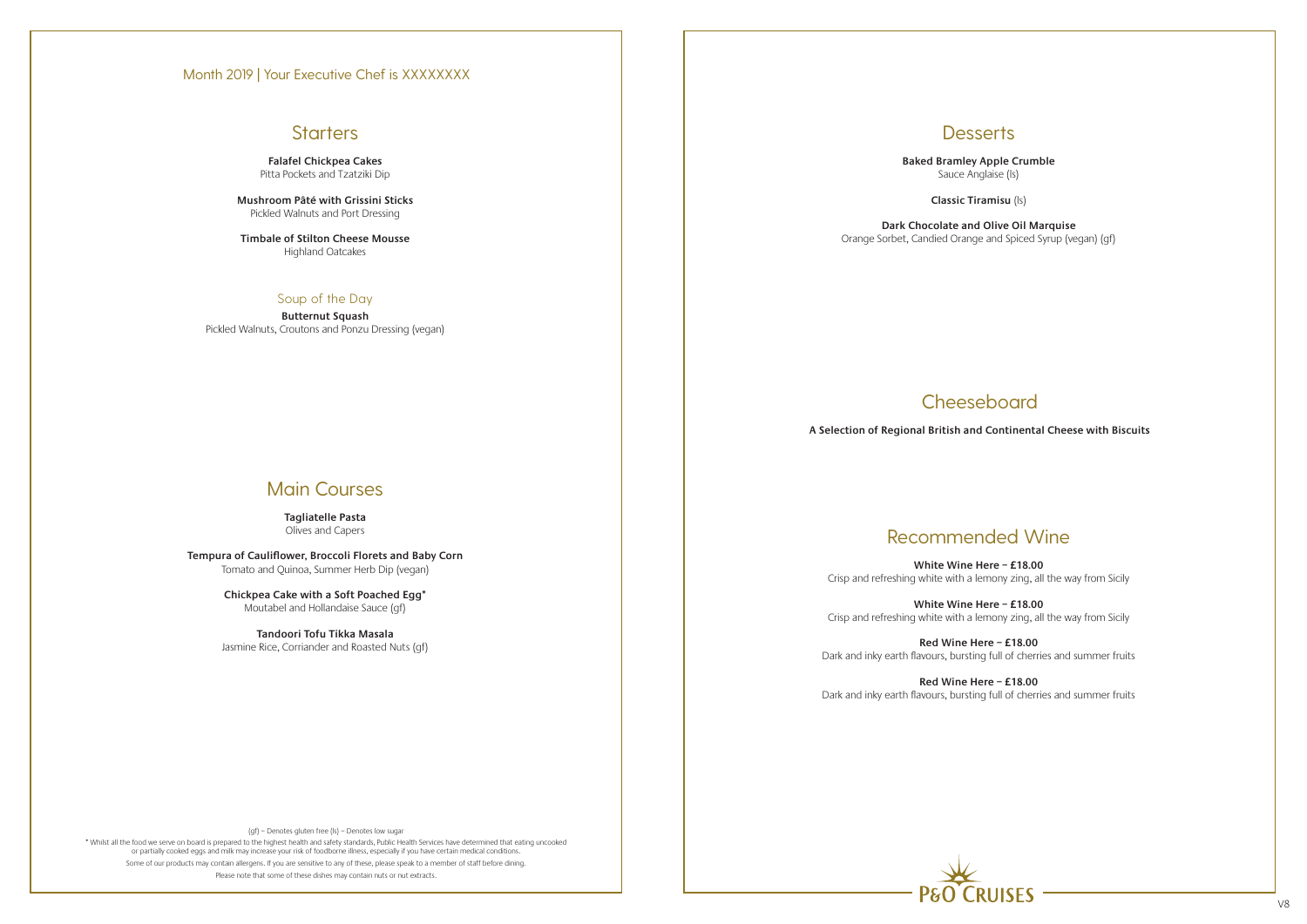\* Whilst all the food we serve on board is prepared to the highest health and safety standards, Public Health Services have determined that eating uncooked or partially cooked eggs and milk may increase your risk of foodborne illness, especially if you have certain medical conditions. Some of our products may contain allergens. If you are sensitive to any of these, please speak to a member of staff before dining. Please note that some of these dishes may contain nuts or nut extracts.

# **RIJISES**

**Grilled Goat's Cheese and Stir-fried Vegetable Bruschetta**

**Dressed Asparagus with Egg Mayonnaise** Cucumber and Tomato Salsa, Garlic Toast and Black Truffle Dressing

> **Sun-dried Tomato, Garlic and Olive Croquette** Ratatouille (vegan)

> > Soup of the Day

**Borscht** (gf)

# Main Courses

**Butter Bean and Vegetable Cassoulet** Pumpkin Mash and Dill Pickle Relish

**Stir-fried Quorn with Oriental Vegetables** Rice Noodles and Sesame (vegan) (gf)

**Chestnut, Spinach and Blue Cheese en Croûte**  Apple, Courgette and a Grain Mustard Cream

**Oak Marinated Silken Tofu in Chinese Black Bean Sauce** Tenderstem Broccoli Stir-Fry, Spiced Cashew Nuts and Crispy Rice Noodles (vegan)

## **Desserts**

**Marmalade Frangipane Tart** Vanilla Sauce (gf)

**Cinnamon Roasted Apple**  Cream Cheese and Sultanas (vegan)

**Cranachan**  Raspberries and Shortbread Petticoat Tails (ls)

# Recommended Wine

**White Wine Here – £18.00** Crisp and refreshing white with a lemony zing, all the way from Sicily

**White Wine Here – £18.00** Crisp and refreshing white with a lemony zing, all the way from Sicily

**Red Wine Here – £18.00** Dark and inky earth flavours, bursting full of cherries and summer fruits

**Red Wine Here – £18.00** Dark and inky earth flavours, bursting full of cherries and summer fruits

# Cheeseboard

**A Selection of Regional British and Continental Cheese with Biscuits**

### Month 2019 | Your Executive Chef is XXXXXXXX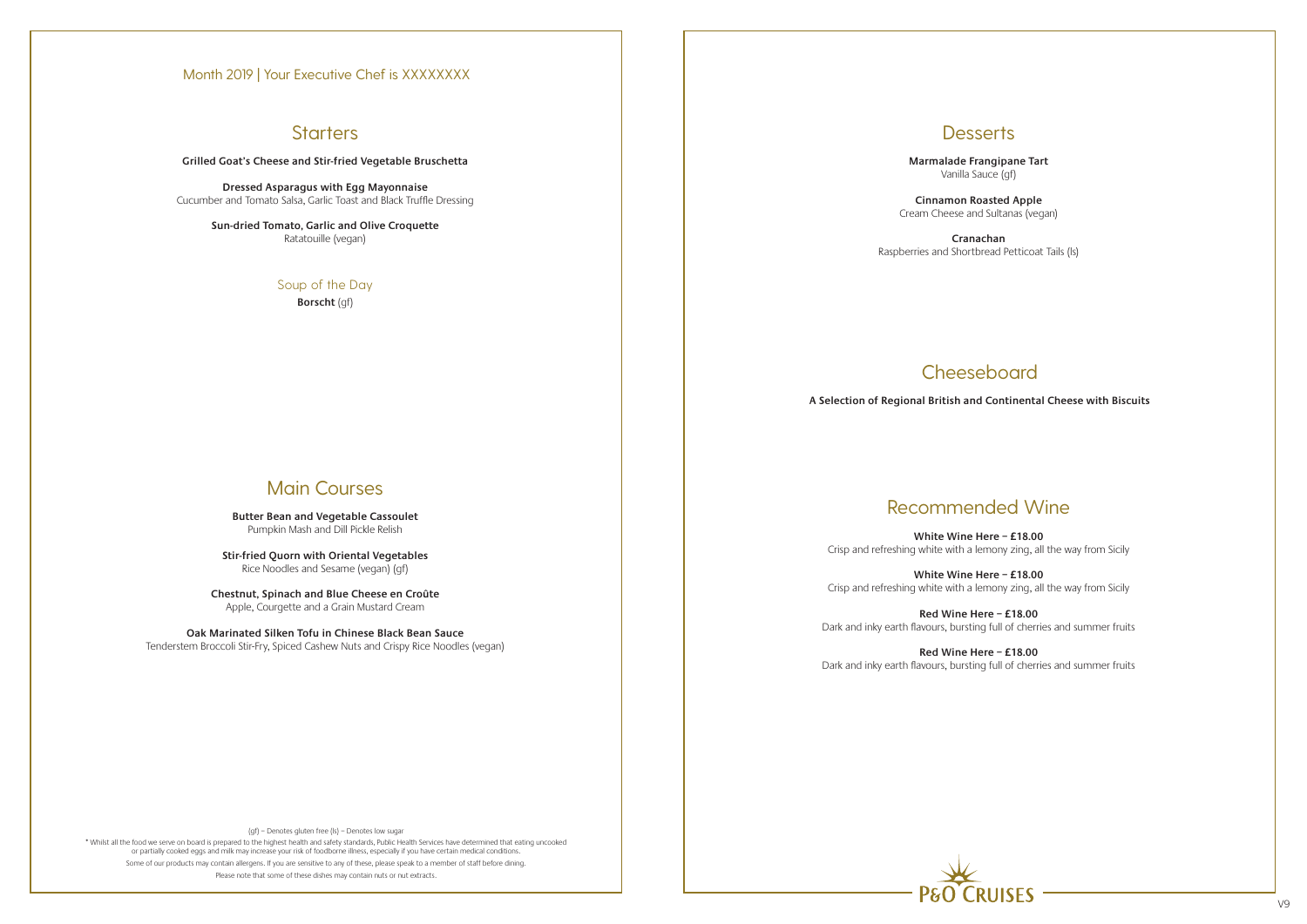# **Starters**

(gf) – Denotes gluten free (ls) – Denotes low sugar

\* Whilst all the food we serve on board is prepared to the highest health and safety standards, Public Health Services have determined that eating uncooked or partially cooked eggs and milk may increase your risk of foodborne illness, especially if you have certain medical conditions. Some of our products may contain allergens. If you are sensitive to any of these, please speak to a member of staff before dining. Please note that some of these dishes may contain nuts or nut extracts.



### **Tempura of Vegetables** Tamari Dip (vegan) (gf)

**Middle Eastern Meze Platter** Falafel, Hummus, Baba Ghanoush, Dolmades and Fattoush Salad

**Rocket Pesto, Toasted Pinenut and Cheese Risotto** (gf)

### Soup of the Day

**Baked Pumpkin** Toasted Pumpkin Seeds (vegan) (gf)

# Main Courses

**Edamame Bean and Pea Risotto** Black Garlic and Pickled Ginger (gf)

**Mushroom, Chestnut and Cranberry Filo Tart** Roasted Mediterranean Vegetables (vegan)

**Courgette Dumplings with Curried Tomato Sauce** Tenderstem Broccoli

**Blue Cheese and Walnut Papardelle Pasta** Grilled Vegetables and Garlic Bread

**Desserts** 

**Baked Apple, Almond and Oatmeal Crumble** Vanilla Quark and Candy Floss (ls)

**Chocolate Brownie Cake** Glazed Banana and Hazelnuts (vegan) (gf)

**Classic Sherry Trifle**

**Cheeseboard** 

# Recommended Wine

**White Wine Here – £18.00** Crisp and refreshing white with a lemony zing, all the way from Sicily

**White Wine Here – £18.00** Crisp and refreshing white with a lemony zing, all the way from Sicily

**Red Wine Here – £18.00** Dark and inky earth flavours, bursting full of cherries and summer fruits

**Red Wine Here – £18.00** Dark and inky earth flavours, bursting full of cherries and summer fruits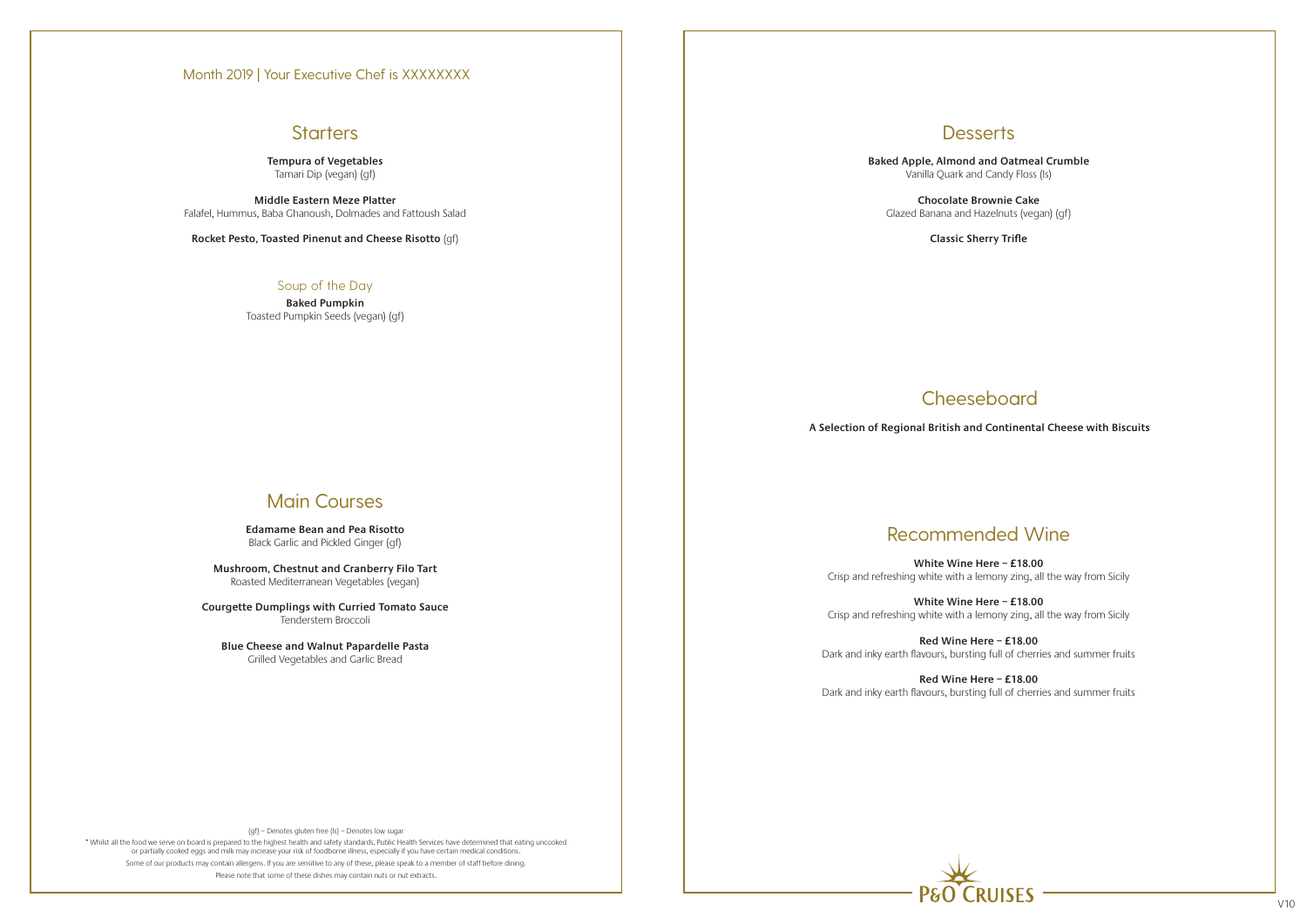# **Starters**

(gf) – Denotes gluten free (ls) – Denotes low sugar

\* Whilst all the food we serve on board is prepared to the highest health and safety standards, Public Health Services have determined that eating uncooked or partially cooked eggs and milk may increase your risk of foodborne illness, especially if you have certain medical conditions. Some of our products may contain allergens. If you are sensitive to any of these, please speak to a member of staff before dining. Please note that some of these dishes may contain nuts or nut extracts.



**Celeriac, Apple, Roasted Beetroot and Pecan Nut Salad** (vegan) (gf)

**Tomato Panna Cotta** Red Onion and Cucumber (gf)

**Thai Vegetable Spring Rolls** Rice Noodle Salad and Peanut Sauce

### Soup of the Day

**Celeriac and Apple** (gf)

# Main Courses

**Roasted Cauliflower** Baby Gem, Broccoli, Carrot and Potato Crisp (vegan)

**Goan Coconut and Vegetable Caldeen** Spiced Rice, Condiments and Chutney (vegan)

**Ricotta and Spinach Ricciole Pasta Pinwheel** Sun-blushed Tomatoes, Rocket, Béchamel Sauce and Garlic Roasted Croutons

> **Macaroni Pasta Gratinati** Cheddar Cheese Sauce and Focaccia

**Desserts** 

**Vanilla and Saffron Scented Pear Tart** Ricotta Cheese and Cider Ice Cream

**Apple and Cinnamon Bread and Butter Pudding**

**Rosemary Roasted Pineapple** Mango and Pink Peppercorn Sorbet, Banana Jam (vegan) (gf) (ls)

# Recommended Wine

**White Wine Here – £18.00** Crisp and refreshing white with a lemony zing, all the way from Sicily

**White Wine Here – £18.00** Crisp and refreshing white with a lemony zing, all the way from Sicily

**Red Wine Here – £18.00** Dark and inky earth flavours, bursting full of cherries and summer fruits

**Red Wine Here – £18.00** Dark and inky earth flavours, bursting full of cherries and summer fruits

# Cheeseboard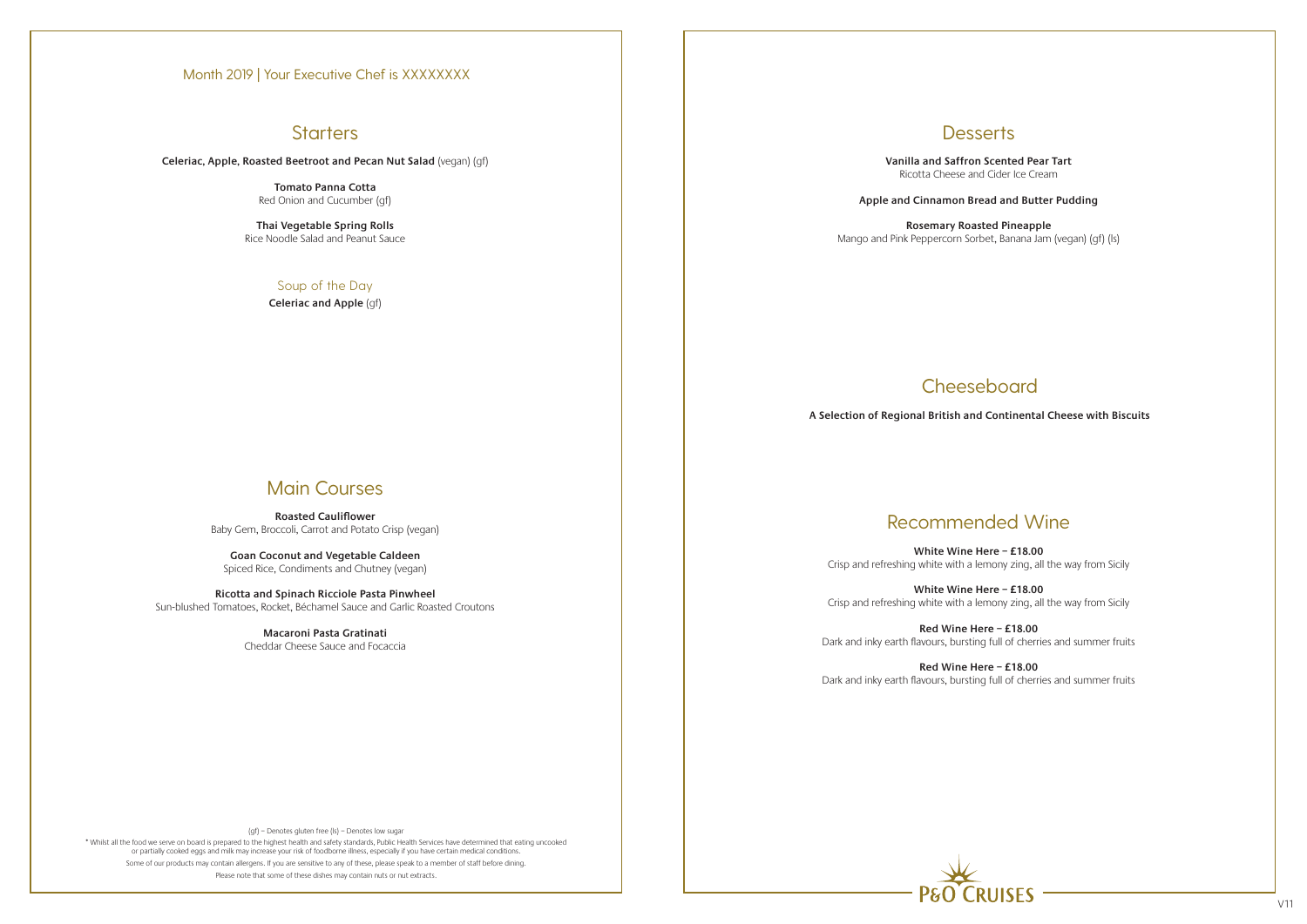\* Whilst all the food we serve on board is prepared to the highest health and safety standards, Public Health Services have determined that eating uncooked or partially cooked eggs and milk may increase your risk of foodborne illness, especially if you have certain medical conditions. Some of our products may contain allergens. If you are sensitive to any of these, please speak to a member of staff before dining. Please note that some of these dishes may contain nuts or nut extracts.



**Basil and Spinach Roulade** filled with Whipped Goat's Cheese and Sunblushed Tomato (gf)

> **Vegetable Crudités and Guacamole** Tortilla Chips (vegan) (gf)

**Pumpkin, Sage and Raisin Arincini Balls** Rich Tomato and Paprika Chutney

### Soup of the Day

**Red Cabbage Consommé** Gala Apple, Grape Mustard and Sauvignon Vinegar (vegan) (gf)

# Main Courses

**Cottage Pie with Garlic Butter Sweet Potato Mash** Thyme Glazed Carrots (gf)

**Roasted Pumpkin Tortellini with Sage Butter** Toasted Pine Nut and Sweetcorn Sauce

**Crisp Polenta and Grilled Artichokes** Salsa Verde (vegan) (gf)

**Cannellini Bean and Shallot Stroganoff** Buttered Rice and Roasted Beetroot (gf)

**Desserts** 

**Coconut and Lemongrass Panna Cotta** Ginger Crumb and Strawberries (vegan) (gf) (ls)

> **Layered Molten Chocolate Cake** Vanilla Ice Cream

**Roasted Peach with Crunchy Meringue** Lemon and Camomile Foam (gf)

# **Cheeseboard**

# Recommended Wine

**White Wine Here – £18.00** Crisp and refreshing white with a lemony zing, all the way from Sicily

**White Wine Here – £18.00** Crisp and refreshing white with a lemony zing, all the way from Sicily

**Red Wine Here – £18.00** Dark and inky earth flavours, bursting full of cherries and summer fruits

**Red Wine Here – £18.00** Dark and inky earth flavours, bursting full of cherries and summer fruits

**A Selection of Regional British and Continental Cheese with Biscuits**

### Month 2019 | Your Executive Chef is XXXXXXXX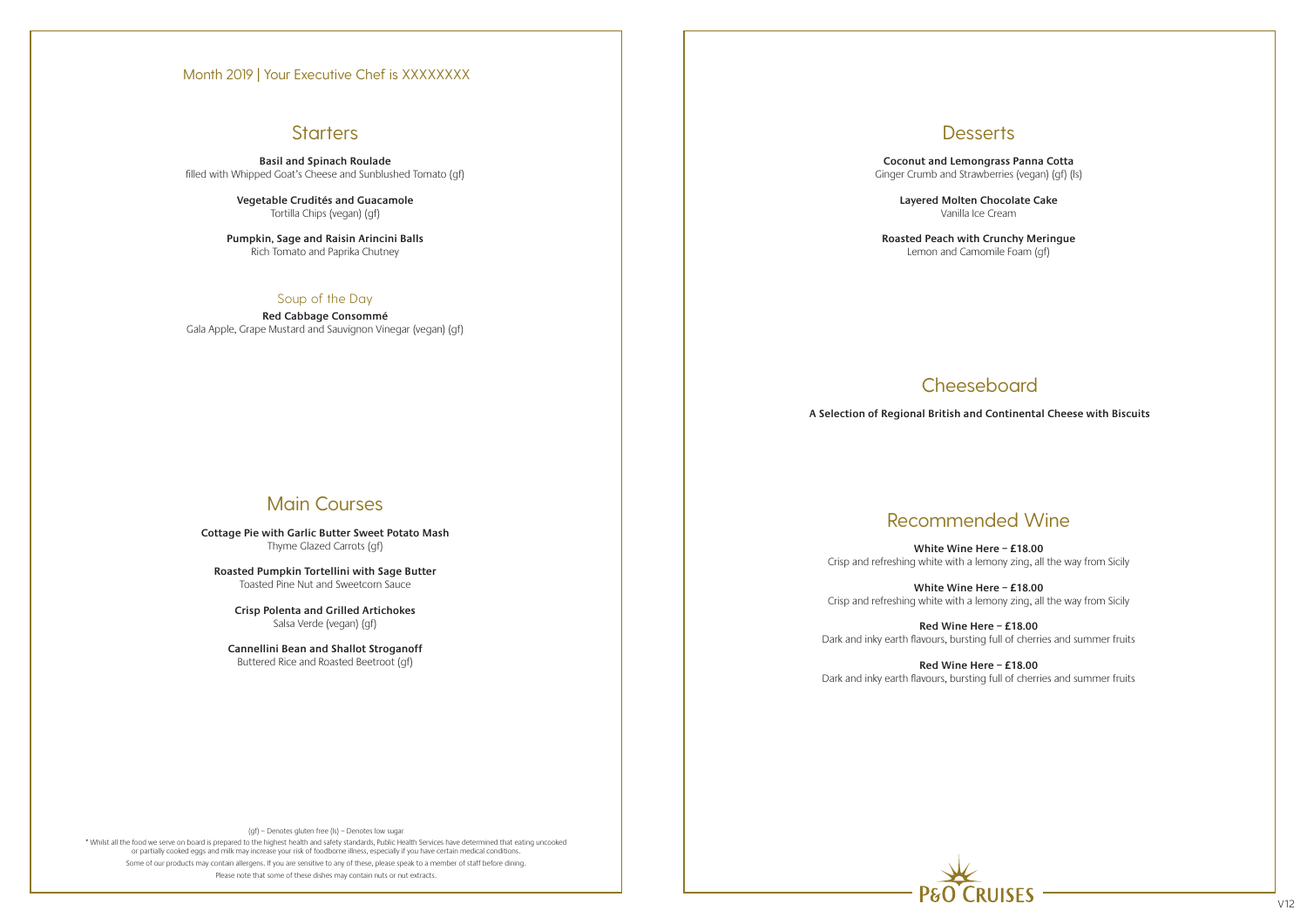\* Whilst all the food we serve on board is prepared to the highest health and safety standards, Public Health Services have determined that eating uncooked or partially cooked eggs and milk may increase your risk of foodborne illness, especially if you have certain medical conditions. Some of our products may contain allergens. If you are sensitive to any of these, please speak to a member of staff before dining. Please note that some of these dishes may contain nuts or nut extracts.



**Toasted Quinoa, Walnuts, Lime, Mango and Baby Leaves** Gremolata (vegan) (gf)

> **Cauliflower Tabbouleh with Halloumi** Marinated Vegetables and Pomegranate (gf)

> > **Crisp Ricotta Ravioli** Warm Arrabbiata Sauce

### Soup of the Day

**Gazpacho** (vegan) (gf)

# Main Courses

**Lentil Spaghetti Bolognese** Garlic Bread

**Garlic Butter Beans and Carrot Rösti** Coriander Pesto and Sweet Potato Chips (vegan) (gf)

**Tempura Cauliflower, Broccoli Florets and Baby Corn** Tomato Quinoa and Summer Herb Dip (vegan)

> **Fusilli Pasta** Creamed Pesto, Pine Nuts and Walnuts

## **Desserts**

**Chilled Lemon Soufflé** Blackberry Sorbet and Poached Blackberries (vegan) (gf)

> **Rhubarb and Ginger Crumble Tart** Sauce Anglaise (gf) (ls)

**Chocolate and Pretzel Ganache** Dark Chocolate Mousse and Vinegar Ice Cream

# Recommended Wine

**White Wine Here – £18.00** Crisp and refreshing white with a lemony zing, all the way from Sicily

**White Wine Here – £18.00** Crisp and refreshing white with a lemony zing, all the way from Sicily

**Red Wine Here – £18.00** Dark and inky earth flavours, bursting full of cherries and summer fruits

**Red Wine Here – £18.00** Dark and inky earth flavours, bursting full of cherries and summer fruits

# Cheeseboard

**A Selection of Regional British and Continental Cheese with Biscuits**

### Month 2019 | Your Executive Chef is XXXXXXXX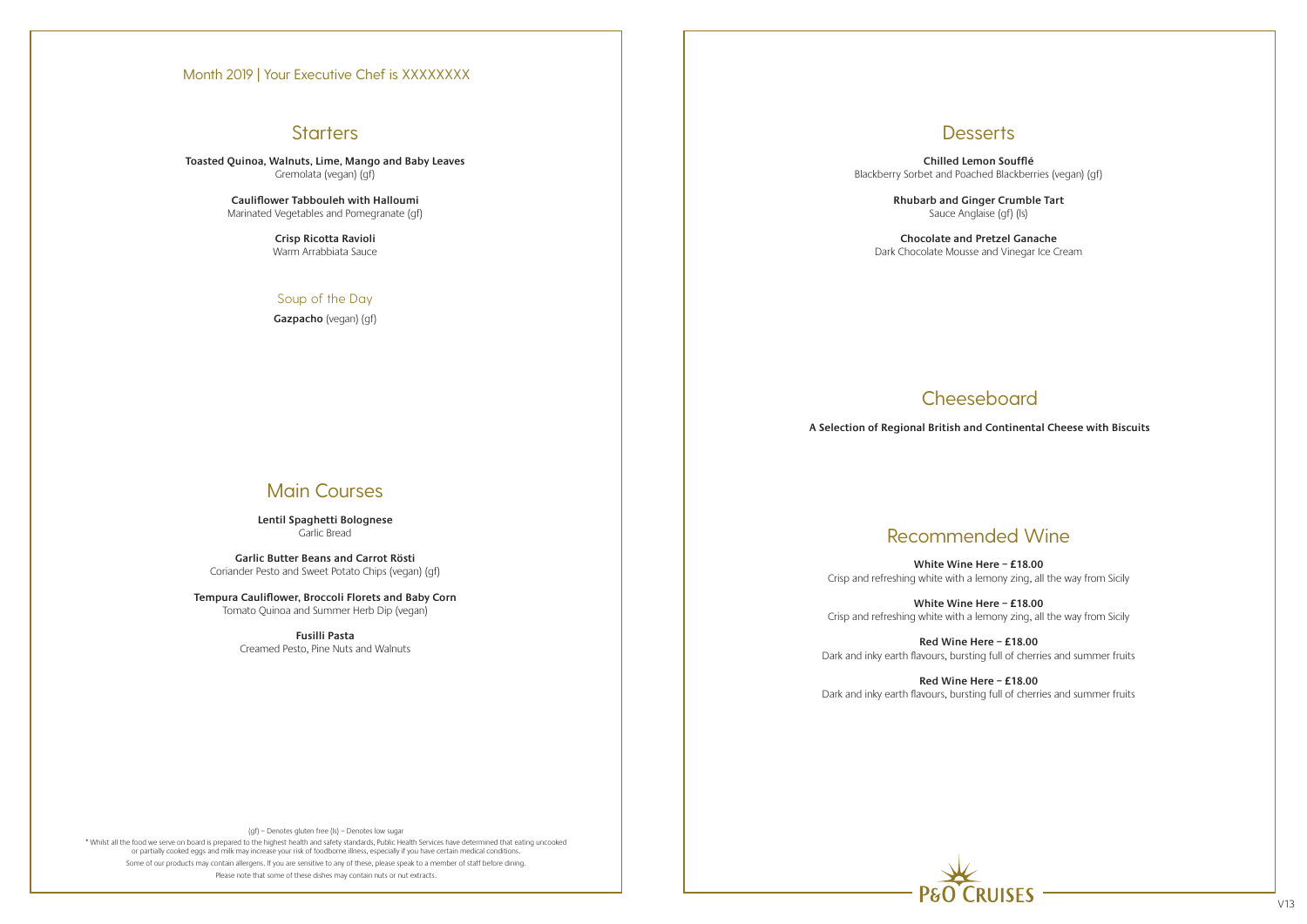# **Starters**

(gf) – Denotes gluten free (ls) – Denotes low sugar

\* Whilst all the food we serve on board is prepared to the highest health and safety standards, Public Health Services have determined that eating uncooked or partially cooked eggs and milk may increase your risk of foodborne illness, especially if you have certain medical conditions. Some of our products may contain allergens. If you are sensitive to any of these, please speak to a member of staff before dining. Please note that some of these dishes may contain nuts or nut extracts.



**Pithivier of Creamed Garlic Mushrooms** Sweetcorn Sauce

**Blue Cheese Panna Cotta Waldorf Salad** Poppy Seed Flat Bread

**Avacado Pear with Crumbled Goat's Cheese Crotin** Raspberry Vinaigrette (gf)

### Soup of the Day

**Chilled Cucumber Consommé** Spinach, Bok Choy and Tamari (vegan) (gf)

# Main Courses

**Wild and Cultivated Mushroom Bourguignon** Creamed Potatoes (gf)

**Feta, Tomato and Spinach Filo Pastry** Mediterranean Potatoes and Romesco Dip

> **Thai Green Vegetable Curry** Jasmine Rice (vegan) (gf)

**Asparagus and Green Pea Ravioli** Basil Sauce, Fines Herbs and Egg

## **Desserts**

**Mango Jam Crème Brûlée**  Aerated Pink Pepper Sponge (gf)

**Vanilla Soya Rice Pudding** Raspberry Jam (vegan) (gf)

**Warm Spiced Fruit and Orange Strudel** Devonshire Clotted Cream (ls)

# Recommended Wine

**White Wine Here – £18.00** Crisp and refreshing white with a lemony zing, all the way from Sicily

**White Wine Here – £18.00** Crisp and refreshing white with a lemony zing, all the way from Sicily

**Red Wine Here – £18.00** Dark and inky earth flavours, bursting full of cherries and summer fruits

**Red Wine Here – £18.00** Dark and inky earth flavours, bursting full of cherries and summer fruits

# Cheeseboard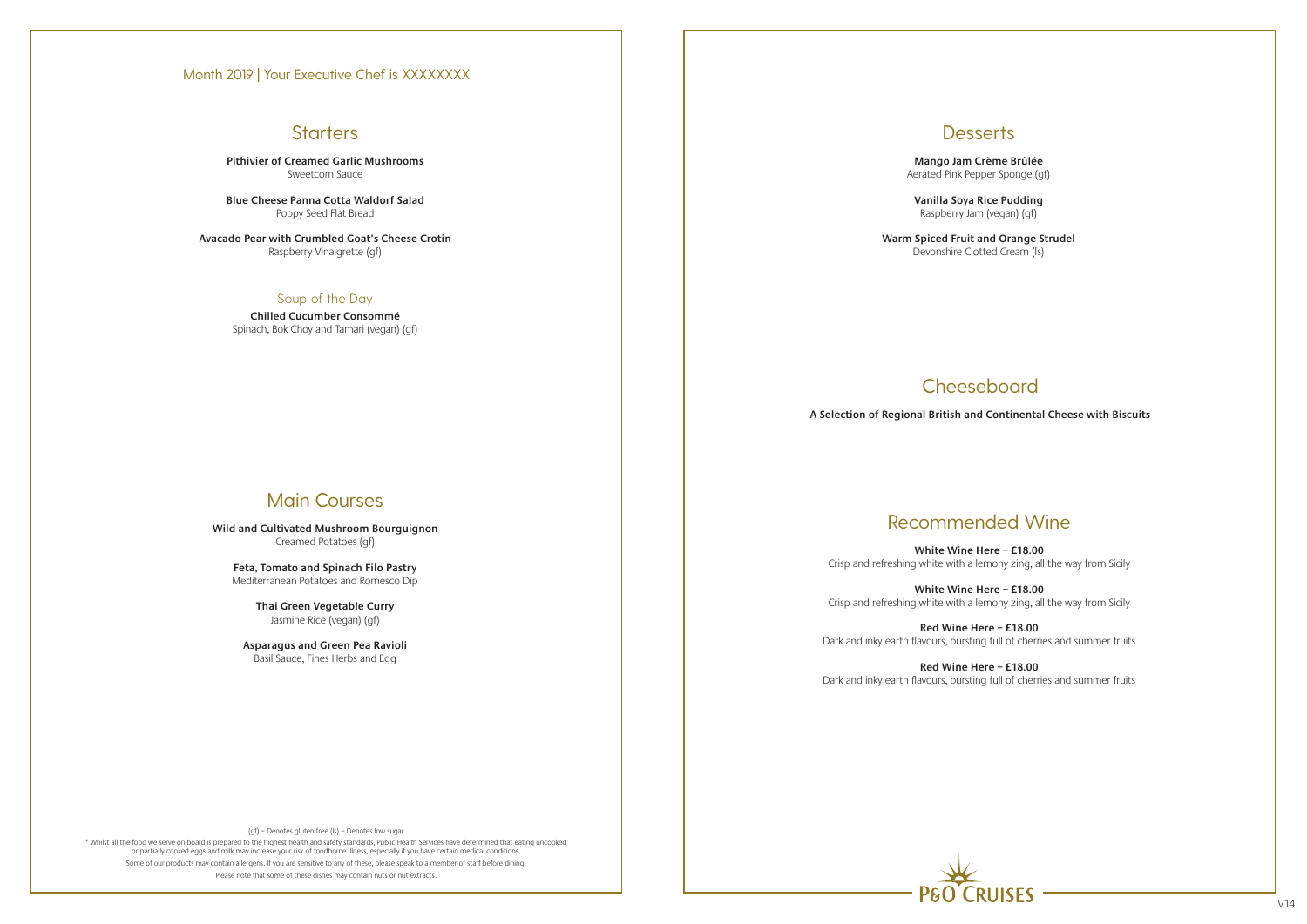# **Starters**

(gf) – Denotes gluten free (ls) – Denotes low sugar

\* Whilst all the food we serve on board is prepared to the highest health and safety standards, Public Health Services have determined that eating uncooked or partially cooked eggs and milk may increase your risk of foodborne illness, especially if you have certain medical conditions. Some of our products may contain allergens. If you are sensitive to any of these, please speak to a member of staff before dining. Please note that some of these dishes may contain nuts or nut extracts.

**Asian Platter** Onion Bhaji, Cauliflower Pakora, Vegetable Samosa and Satay Sauce (vegan)

> **Green Asparagus and Devilled Egg Mayonnaise** Garlic Toast

**Vegetable Garden Salad** Asparagus, Black Garlic and Pickled Mushrooms (vegan) (gf)

### Soup of the Day

**Cream of Tomato** Basil Oil and Croutons

# Main Courses

**Shepherd's Pie** Creamed Potatoes and Buttered Savoy Cabbage (gf)

**Vegetable Stew** Spinach Dumpling and Mushroom Broth (vegan) (gf)

**Cauliflower Soubise and Spinach Gougère** Tadka Dal Sauce

**Carrot, Pea and Bean Biriyani** Fried Onions, Mint Raita, Dhal Sauce and a Poppadom **Desserts** 

**Chocolate and Cashew Cheesecake** (gf) (ls)

**Steamed Apple Suet Pudding**



Apple Sorbet (vegan) (ls)

**Sweetcorn Custard** Texture of Blueberries, Cinnamon Ice Cream (gf)

# **Cheeseboard**

# Recommended Wine

**White Wine Here – £18.00** Crisp and refreshing white with a lemony zing, all the way from Sicily

**White Wine Here – £18.00** Crisp and refreshing white with a lemony zing, all the way from Sicily

**Red Wine Here – £18.00** Dark and inky earth flavours, bursting full of cherries and summer fruits

**Red Wine Here – £18.00** Dark and inky earth flavours, bursting full of cherries and summer fruits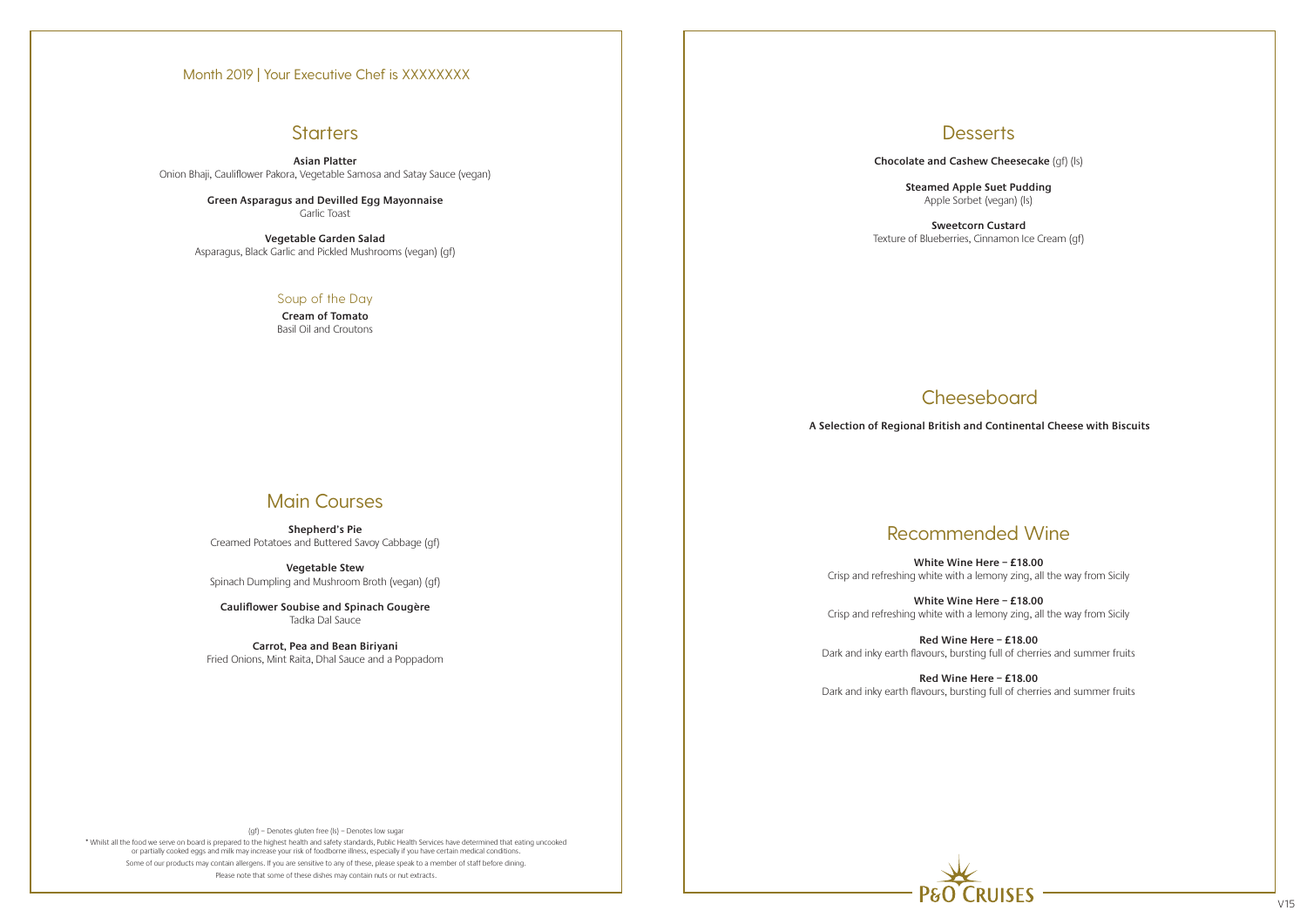\* Whilst all the food we serve on board is prepared to the highest health and safety standards, Public Health Services have determined that eating uncooked or partially cooked eggs and milk may increase your risk of foodborne illness, especially if you have certain medical conditions. Some of our products may contain allergens. If you are sensitive to any of these, please speak to a member of staff before dining. Please note that some of these dishes may contain nuts or nut extracts.

## **Desserts**

**Crisp Truffle Ricotta and Beetroot Salad** Pea and Mint Dressing

**Savoury Sun-dried Tomato Cheesecake** Mixed Leaf Salad and Pesto Dressing

**Spring Lettuce and Black Olives** French Vinaigrette (vegan) (gf)

### Soup of the Day

**Spiced Split Lentil** (gf)

# Main Courses

**Goan Vegetable Curry** Rice and Chapati (vegan)

**Potato Gnocchi and Charred Broccoli** Roasted Onion and Hazelnut Jus (vegan)

**Baked Avocado and Herb Cream Cheese in a Short Crust Pastry Lattice** Chilli Tomato Fondue and Spätzle

**Pumpkin and Courgette Noodles**

Fresh Coconut, Chopped Brazil Nuts and a Soft Herb Emulsion (Vegan) (gf)

**Bread and Butter Pudding** Orange and Cardamom Custard

> **Mojito Panna Cotta** Pineapple Salsa (gf) (ls)

**Chickpea Meringue, Roasted Pear and Dark Chocolate Soya Ganache** with Hazelnuts (vegan) (gf)

# **Cheeseboard**

# Recommended Wine

**White Wine Here – £18.00** Crisp and refreshing white with a lemony zing, all the way from Sicily

**White Wine Here – £18.00** Crisp and refreshing white with a lemony zing, all the way from Sicily

**Red Wine Here – £18.00** Dark and inky earth flavours, bursting full of cherries and summer fruits

**Red Wine Here – £18.00** Dark and inky earth flavours, bursting full of cherries and summer fruits



**A Selection of Regional British and Continental Cheese with Biscuits**

### Month 2019 | Your Executive Chef is XXXXXXXX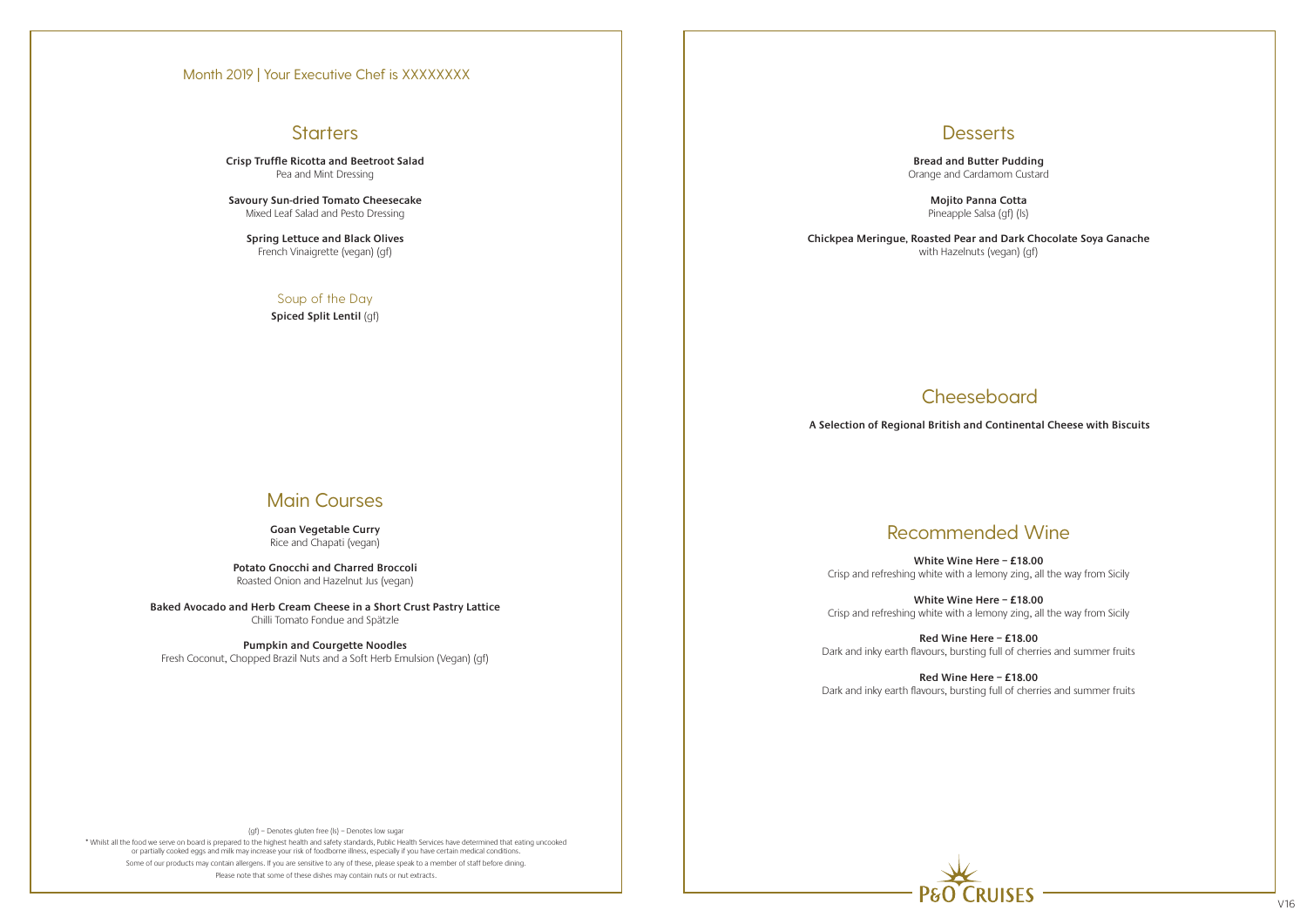## **Starters**

(gf) – Denotes gluten free (ls) – Denotes low sugar

\* Whilst all the food we serve on board is prepared to the highest health and safety standards, Public Health Services have determined that eating uncooked or partially cooked eggs and milk may increase your risk of foodborne illness, especially if you have certain medical conditions. Some of our products may contain allergens. If you are sensitive to any of these, please speak to a member of staff before dining. Please note that some of these dishes may contain nuts or nut extracts.



**Smoked Tofu and Vegetable Spring Roll** Sticky Rice, Mango Nori Cones and Ponzu Dip (vegan)

**Pickled Vegetables with a Goat's Cheese Terrine** Apple Purée (gf)

> **Plum Tomato and Mozzarella Salad** Fresh Basil, Red Onion and Black Olives (gf)

### Soup of the Day

**Pumpkin Velouté** Coconut Milk, Toasted Seeds and Truffl e Dressing (vegan) (gf)

# Main Courses

**Cauliflower and Potato Curry** White Rice, Pooris and Condiments (vegan)

**Baby Globe Artichokes with Quinoa** Beetroot, Enoki Mushroom and Garlic Cress (vegan) (gf)

**Purple Potato Gnocchi with Mozzarella and Basil** Roasted Aubergine, Courgettes and Sun-blushed Tomato Sauce

> **Sweet Potato and Kale Balls** Tomato Sauce, Soy Mushrooms and Courgettes



**Keylime Pie** Lemongrass Ice Cream

**Baked Rice Pudding** Black Cherry Compote (gf) (ls)

**Carrot Cake and Orange Segments** Cinnamon Cream Cheese (vegan) (gf)

# **Cheeseboard**

# Recommended Wine

**White Wine Here – £18.00** Crisp and refreshing white with a lemony zing, all the way from Sicily

**White Wine Here – £18.00** Crisp and refreshing white with a lemony zing, all the way from Sicily

**Red Wine Here – £18.00** Dark and inky earth flavours, bursting full of cherries and summer fruits

**Red Wine Here – £18.00** Dark and inky earth flavours, bursting full of cherries and summer fruits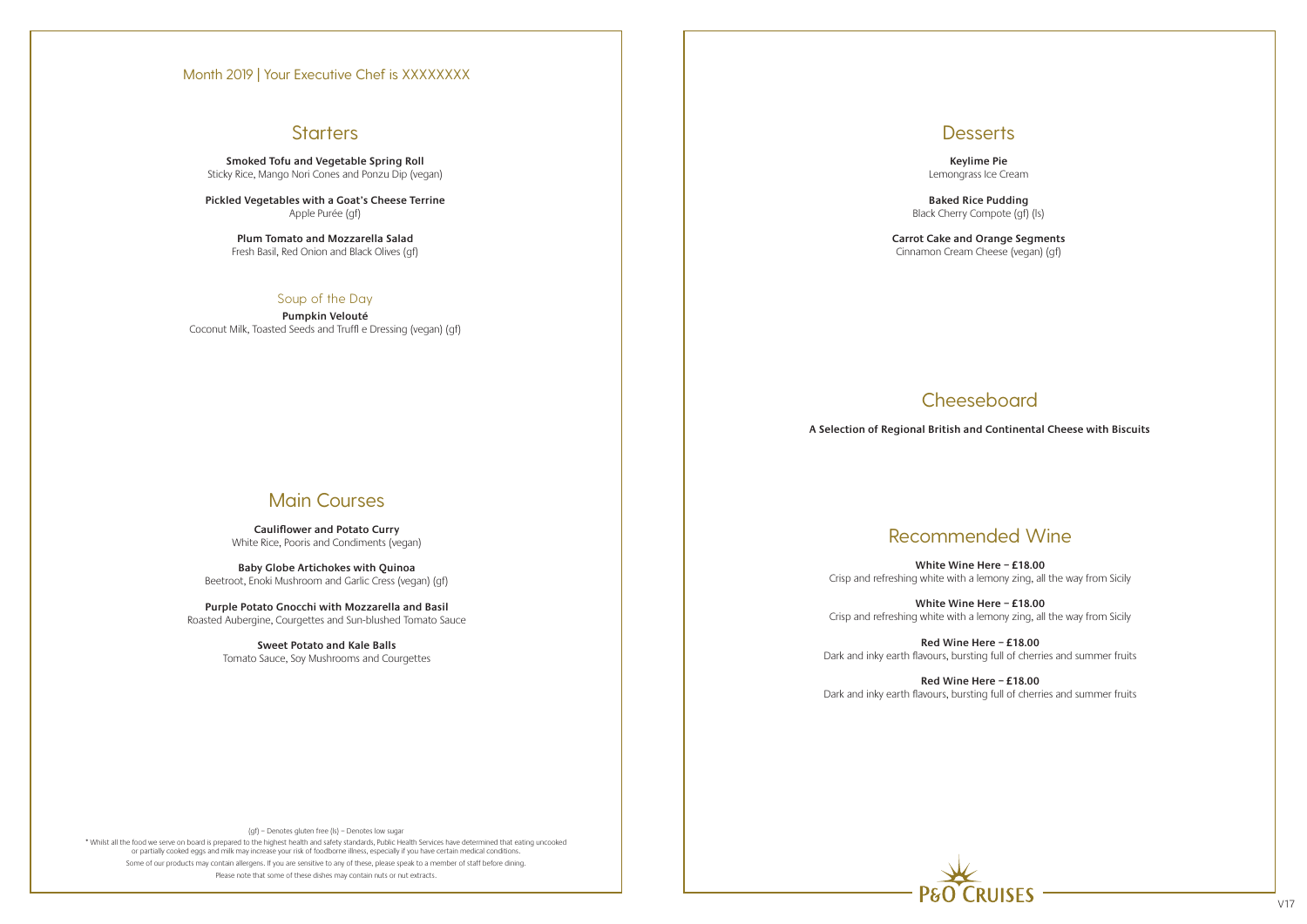\* Whilst all the food we serve on board is prepared to the highest health and safety standards, Public Health Services have determined that eating uncooked or partially cooked eggs and milk may increase your risk of foodborne illness, especially if you have certain medical conditions. Some of our products may contain allergens. If you are sensitive to any of these, please speak to a member of staff before dining. Please note that some of these dishes may contain nuts or nut extracts.



**Twiced Baked Pecan Nut and Pumpkin Soufflé\*** Apple Sauce

**Basil and Spinach Roulade** filled with Whipped Goat's Cheese and Sun-blushed Tomato (gf)

**Salad of Caramelised Apple, Sweetcorn and Cherry Tomatoes** Oak Leaf and Frisée Lettuce (vegan) (gf)

### Soup of the Day **Ribollita**

# Main Courses

**Spiced Cauliflower Burger** Pickled Red Cabbage and Black Pepper Ranch Dressing (gf)

**Wild Mushroom Risotto with Winter Truffle** Crisp Onions (vegan) (gf)

**Warm Asparagus Mousse** Mint Buttered Potato Gnocchi and White Wine Sauce

> **Indian Spiced Lentils and Squash** Quinoa and Raita (vegan) (gf)

**Desserts** 

**Glazed Cambridge Cream** Oatmeal Biscuit

**Warm Apple Streusel Cake** Sauce Anglaise (ls) (gf)

**Coconut and Lemongrass Panna Cotta** Ginger Crumb (vegan) (ls)

# **Cheeseboard**

# Recommended Wine

**White Wine Here – £18.00** Crisp and refreshing white with a lemony zing, all the way from Sicily

**White Wine Here – £18.00** Crisp and refreshing white with a lemony zing, all the way from Sicily

**Red Wine Here – £18.00** Dark and inky earth flavours, bursting full of cherries and summer fruits

**Red Wine Here – £18.00** Dark and inky earth flavours, bursting full of cherries and summer fruits

**A Selection of Regional British and Continental Cheese with Biscuits**

### Month 2019 | Your Executive Chef is XXXXXXXX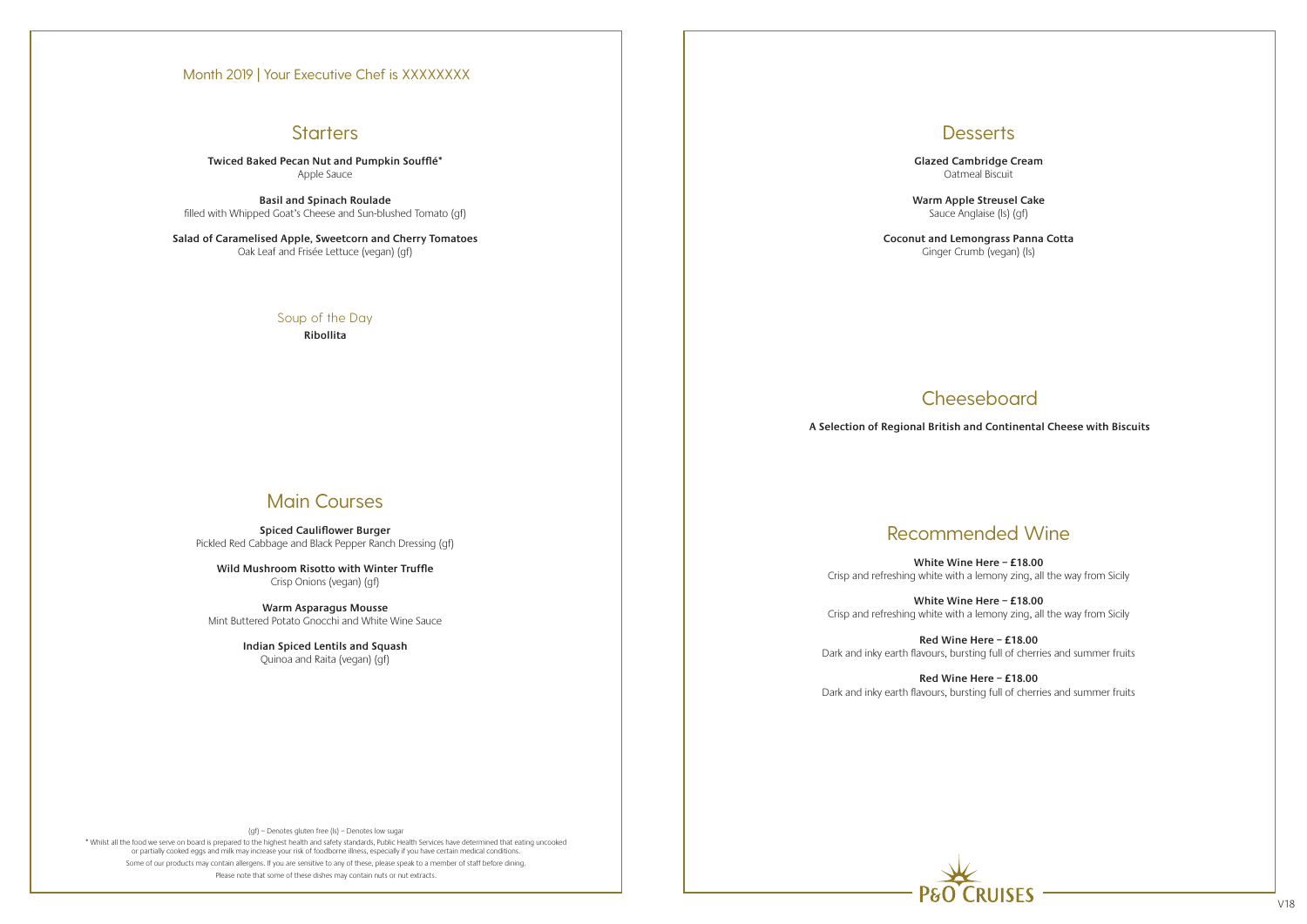\* Whilst all the food we serve on board is prepared to the highest health and safety standards, Public Health Services have determined that eating uncooked or partially cooked eggs and milk may increase your risk of foodborne illness, especially if you have certain medical conditions. Some of our products may contain allergens. If you are sensitive to any of these, please speak to a member of staff before dining. Please note that some of these dishes may contain nuts or nut extracts.

## **Desserts**

**Celeriac, Butternut Squash and Carrot Terrine** Basil Crème Fraîche and Black Olive Tapenade Croustade

**Asparagus, Baby Gem Lettuce, Radish and Watermelon** (vegan) (gf)

**Chickpea, Mint and Feta Cheese Bon Bons** Sweet Roasted Peppers

> Soup of the Day **Purée of Parsnip and Apple** (gf)

# Main Courses

**Wild Mushroom Conchiglie Pasta** Olive Oil

**Market Vegetables** Parsnip, Carrot, Quinoa and Lemon (vegan) (gf)

**Leek and Celery Pan Haggerty with a Poached Egg\*** Sautéed Wild Mushrooms and Béarnaise Sauce

> **Paneer Biriyani**  Raita, Kachumber Salad and Condiments (gf)

**Banana Tart Tatin** Vanilla Pod Ice Cream

**Cherry Cheesecake** Amarena Cherries (vegan) (gf)

**Italian Zuccotto Cake** Kahlúa Flavoured Crème Anglaise (ls)

# Recommended Wine

**White Wine Here – £18.00** Crisp and refreshing white with a lemony zing, all the way from Sicily

**White Wine Here – £18.00** Crisp and refreshing white with a lemony zing, all the way from Sicily

**Red Wine Here – £18.00** Dark and inky earth flavours, bursting full of cherries and summer fruits

**Red Wine Here – £18.00** Dark and inky earth flavours, bursting full of cherries and summer fruits



# **CRIJISES**

# Cheeseboard

**A Selection of Regional British and Continental Cheese with Biscuits**

### Month 2019 | Your Executive Chef is XXXXXXXX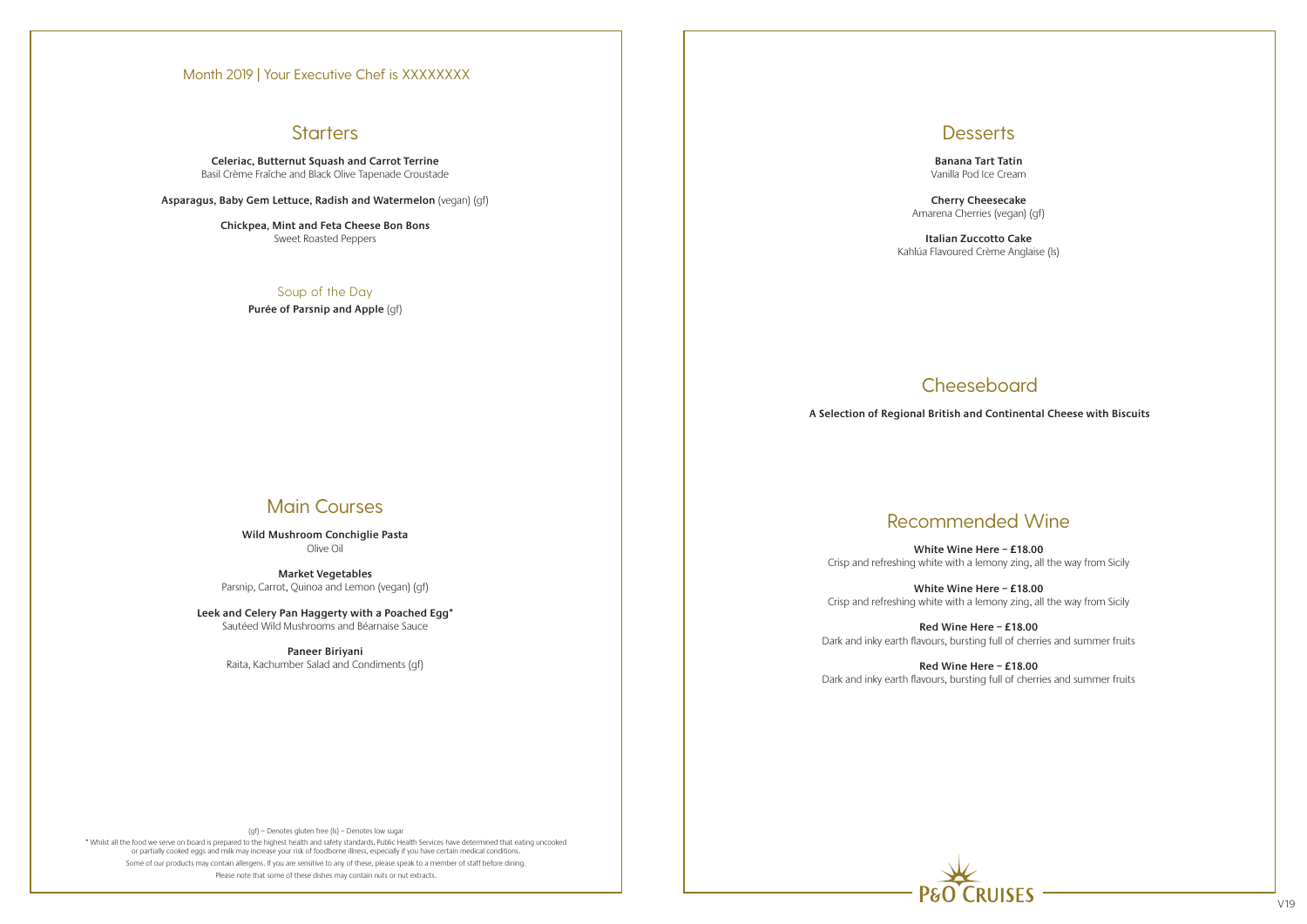# **Starters**

(gf) – Denotes gluten free (ls) – Denotes low sugar

\* Whilst all the food we serve on board is prepared to the highest health and safety standards, Public Health Services have determined that eating uncooked or partially cooked eggs and milk may increase your risk of foodborne illness, especially if you have certain medical conditions. Some of our products may contain allergens. If you are sensitive to any of these, please speak to a member of staff before dining. Please note that some of these dishes may contain nuts or nut extracts.



**Spiced Avocado and Poached Egg\***  on Sourdough Toast

**Mushroom Pâté with Grissini Bread Sticks** Pickled Walnuts and Port Dressing

**Mozzarella and Tomato Fondue Crostini** Olive Dressing

### Soup of the Day

**Andalusian Gazpacho** with Almonds (vegan) (gf)

# Main Courses

**Sweet Potato, Lentil and Black Sesame Cake** Tofu and Mango Relish (gf)

**Pearl Barley with Cheese and Portobello Mushroom Gratin** Green Leaf Salad (vegan)

> **Tomato and Mozzarella Gnocchi** Pesto Cream and Toasted Pine Nut Crumb

**Thai Yellow Butternut Squash and Baby Corn Curry** Jasmine Rice and Roasted Cashew Nuts (gf)

**Desserts** 

**Warm Monmouth Meringue Pudding** Plum Jam

**Chocolate Marquise** Peanut Butter and Banana (vegan) (gf)

**Lemon Curd Bakewell Tart** Strawberry Compote and Mascarpone Cheese (ls)

# Recommended Wine

**White Wine Here – £18.00** Crisp and refreshing white with a lemony zing, all the way from Sicily

**White Wine Here – £18.00** Crisp and refreshing white with a lemony zing, all the way from Sicily

**Red Wine Here – £18.00** Dark and inky earth flavours, bursting full of cherries and summer fruits

**Red Wine Here – £18.00** Dark and inky earth flavours, bursting full of cherries and summer fruits

# Cheeseboard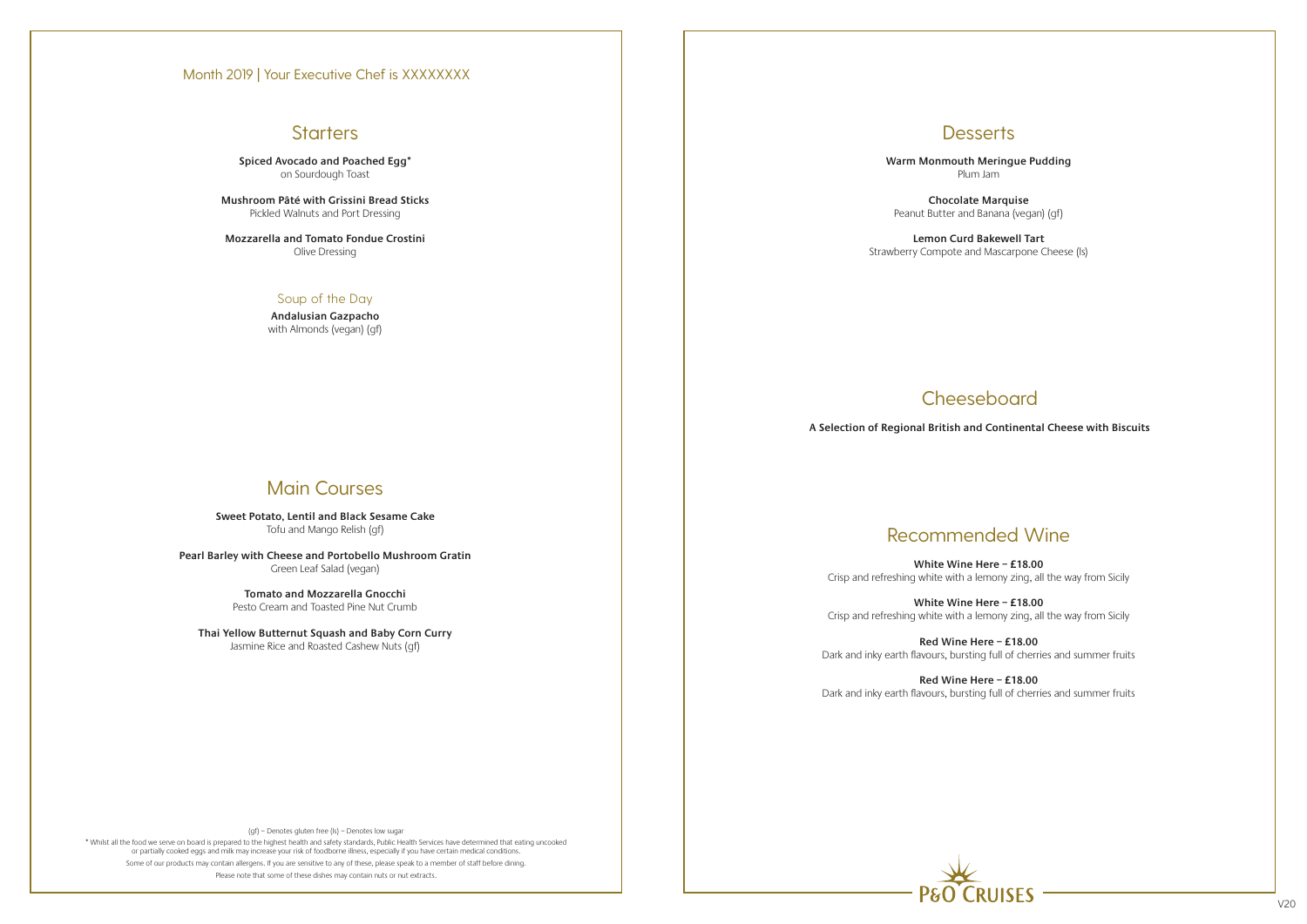# **Starters**

(gf) – Denotes gluten free (ls) – Denotes low sugar

\* Whilst all the food we serve on board is prepared to the highest health and safety standards, Public Health Services have determined that eating uncooked or partially cooked eggs and milk may increase your risk of foodborne illness, especially if you have certain medical conditions. Some of our products may contain allergens. If you are sensitive to any of these, please speak to a member of staff before dining. Please note that some of these dishes may contain nuts or nut extracts.



**Warm Sun-dried Tomato and Brie Tartlet** Hazelnut Pastry

> **Tomato Panna Cotta** Red Onion and Cucumber (gf)

**Tabbouleh Salad** Cucumber, Cherry Tomatoes and Rocket (vegan)

### Soup of the Day

**Minestrone** Pesto Oil

# Main Courses

**Crisp Fried Halloumi** Baked Garlic Potato Wedges (gf)

**Vegetable Samosa** Cucumber and Beetroot Raita

**Spiced Cauliflower and Lentil Pie** Paneer and Spinach, Onion Bhaji, Tomato and Cumin Sauce

> **Chickpea and Roasted Vegetable Masala**  Steamed Rice and Puri (vegan)

## **Desserts**

**Pistachio Crème Brûlée**  Cherry Compote and White Chocolate

**Plum and Brown Sugar Crumble** with Yoghurt (vegan)

**Carrot Cake** Caramelised Pineapple Coulis (gf) (ls)

# **Cheeseboard**

# Recommended Wine

**White Wine Here – £18.00** Crisp and refreshing white with a lemony zing, all the way from Sicily

**White Wine Here – £18.00** Crisp and refreshing white with a lemony zing, all the way from Sicily

**Red Wine Here – £18.00** Dark and inky earth flavours, bursting full of cherries and summer fruits

**Red Wine Here – £18.00** Dark and inky earth flavours, bursting full of cherries and summer fruits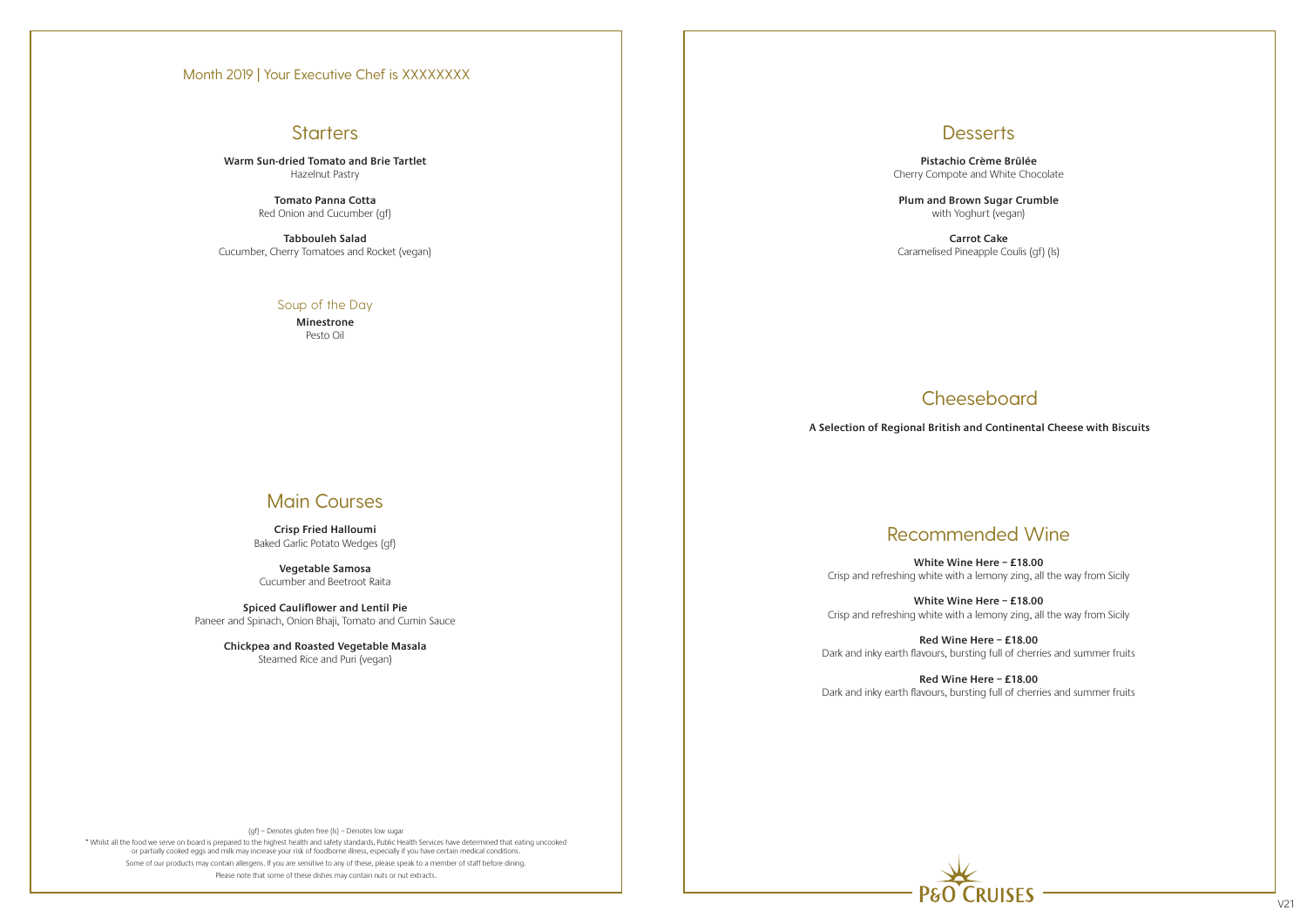## **Starters**

(gf) – Denotes gluten free (ls) – Denotes low sugar

\* Whilst all the food we serve on board is prepared to the highest health and safety standards, Public Health Services have determined that eating uncooked or partially cooked eggs and milk may increase your risk of foodborne illness, especially if you have certain medical conditions. Some of our products may contain allergens. If you are sensitive to any of these, please speak to a member of staff before dining. Please note that some of these dishes may contain nuts or nut extracts.

**Deep-Fried Brie in a Mushroom Breadcrumb** Cranberry Sauce

**Fennel and Apple Salad** (vegan) (gf)

**Middle Eastern Mezze Platter** Falafel, Hummus, Baba Ganoush, Dolmades and Fattoush Salad

### Soup of the Day

**Cheddar Cheese and Spring Onion** Golden Croutons

# Main Courses

**Crispy Kung Pao Cauliflower** Pickled Carrots and White Radish (gf)

**Fusilli Pasta Arrabbiata**

**Spiced Quorn Fajita Wrap** Avocado, Alfalfa Sprouts and Salad (vegan)

**Creamed Carrot and Walnut Pithivier** Butternut Squash Purée and Fig Relish

## **Desserts**

**Chocolate and Cashew Cheesecake** (gf) (ls)



**Steamed Pear Suet Pudding** Blackberry Sorbet (vegan)

**Chocolate and Pretzel Ganache with Dark Chocolate Mousse** Salt and Vinegar Ice Cream

# **Cheeseboard**

# Recommended Wine

**White Wine Here – £18.00** Crisp and refreshing white with a lemony zing, all the way from Sicily

**White Wine Here – £18.00** Crisp and refreshing white with a lemony zing, all the way from Sicily

**Red Wine Here – £18.00** Dark and inky earth flavours, bursting full of cherries and summer fruits

**Red Wine Here – £18.00** Dark and inky earth flavours, bursting full of cherries and summer fruits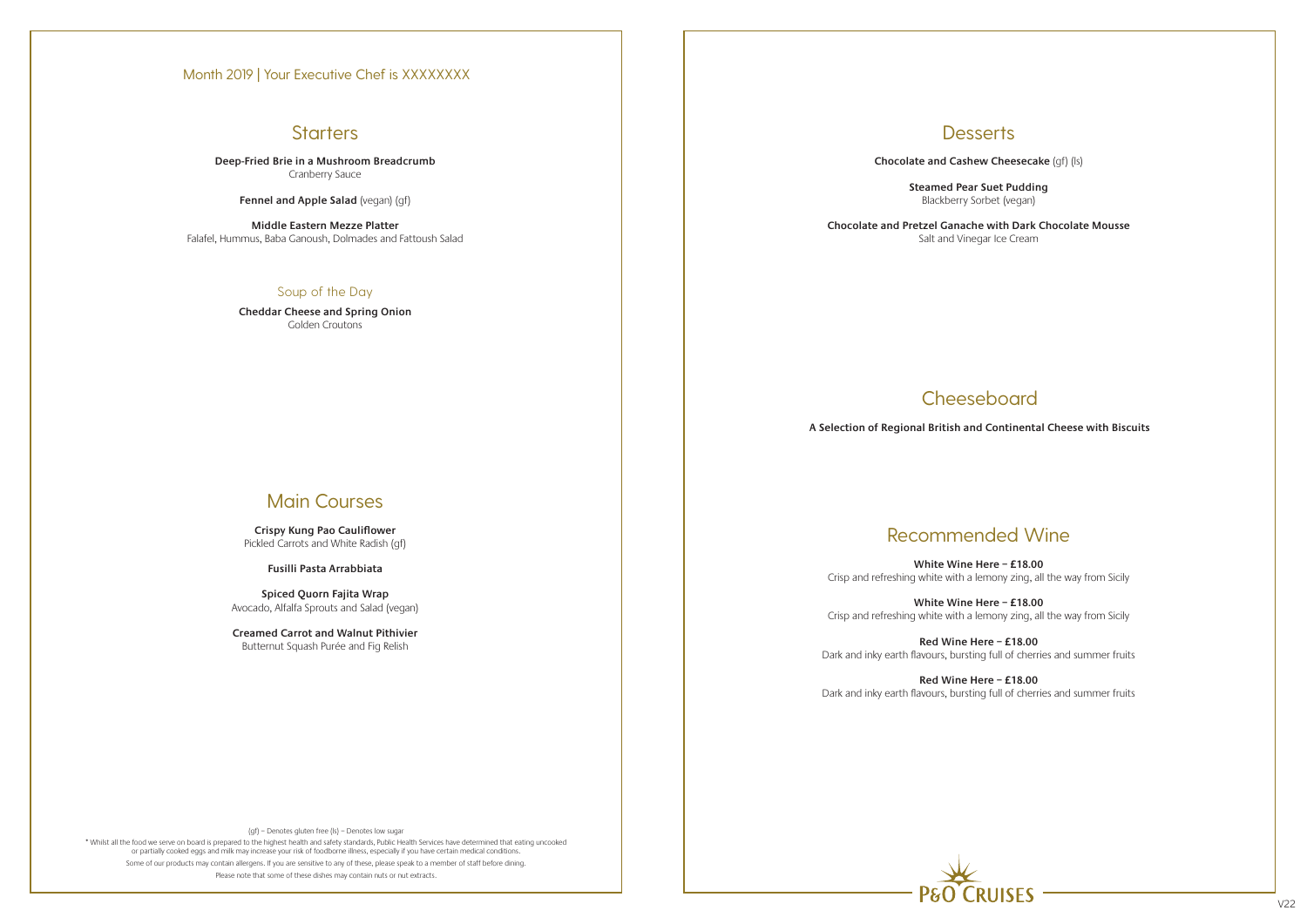# **Starters**

(gf) – Denotes gluten free (ls) – Denotes low sugar

\* Whilst all the food we serve on board is prepared to the highest health and safety standards, Public Health Services have determined that eating uncooked or partially cooked eggs and milk may increase your risk of foodborne illness, especially if you have certain medical conditions. Some of our products may contain allergens. If you are sensitive to any of these, please speak to a member of staff before dining. Please note that some of these dishes may contain nuts or nut extracts.

**X MDR Dinner Vegetarian X XXXXXXXX** 

**X MDR Dinner Vegetarian X XXXXXXXXX** 

**Radicchio, Orange and Fennel Salad** (vegan) (gf)

**Falafel Chickpea Cake** Tatziki Dip and Pitta Pockets

### Soup of the Day

**XXXXXXX** XXXXXXXXXXXXXXX

# Main Courses

**Vegetable and Bean Chilli Taco Shells** Steamed Rice, Guacamole and Salsa (vegan) (gf)

**Spinach, Feta and Mushroom Strudel** Basmati Rice and Thai Red Curry Sauce

**Mushrooms and Spinach in a Korma Sauce** Rice, Naan Bread and Condiments

**Desserts** 

**Rosemary Roasted Pineapple** Mango and Pink Peppercorn Sorbet and Banana Jam (vegan) (gf) (ls)

> **X Select From Menu of the Day X** XXXXXXXXXXX

**XXXXXXXXXX** 

# **Cheeseboard**

**X Select From Menu of the Day X**



# Recommended Wine

**White Wine Here – £18.00** Crisp and refreshing white with a lemony zing, all the way from Sicily

**White Wine Here – £18.00** Crisp and refreshing white with a lemony zing, all the way from Sicily

**Red Wine Here – £18.00** Dark and inky earth flavours, bursting full of cherries and summer fruits

**Red Wine Here – £18.00** Dark and inky earth flavours, bursting full of cherries and summer fruits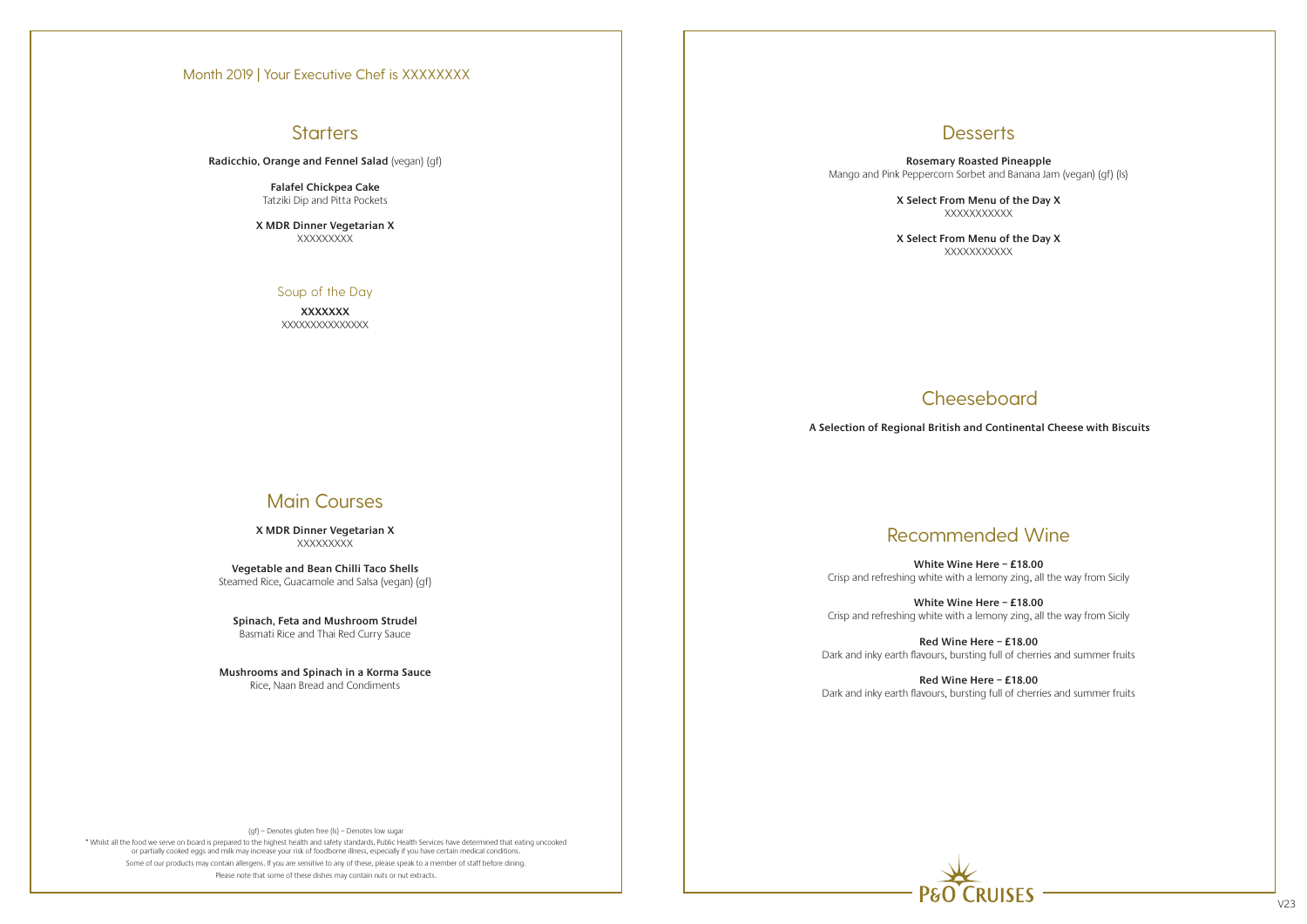# **Starters**

(gf) – Denotes gluten free (ls) – Denotes low sugar

\* Whilst all the food we serve on board is prepared to the highest health and safety standards, Public Health Services have determined that eating uncooked or partially cooked eggs and milk may increase your risk of foodborne illness, especially if you have certain medical conditions. Some of our products may contain allergens. If you are sensitive to any of these, please speak to a member of staff before dining. Please note that some of these dishes may contain nuts or nut extracts.

**X MDR Dinner Vegetarian X XXXXXXXX** 

**X MDR Dinner Vegetarian X XXXXXXXXX** 

**Mediterranean Vegetable Quiche** Rocket Salad and Chimichurri

**Salad of Celery, Artichokes and Hearts of Palm** Fine Herb Vinaigrette (vegan) (gf)

### Soup of the Day

**XXXXXXX** XXXXXXXXXXXXXXX

# Main Courses

**Spiced Lentil and Bean Chilli** Steamed Jasmine Rice and Guacamole (vegan) (gf)

**Portabello Mushroom, Mozzarella and Provencale Vegetables** Tomato Sauce (gf)

> **Cannellini Bean and Shallot Stroganoff** Buttered Rice and Roasted Beetroots

**Desserts** 

**Dark Chocolate and Olive Oil Marquise** Orange Sorbet, Candied Orange and Spiced Syrup (vegan) (gf)

> **X Select From Menu of the Day X** XXXXXXXXXXX

**XXXXXXXXXX** 

**Cheeseboard** 

**X Select From Menu of the Day X**



# Recommended Wine

**White Wine Here – £18.00** Crisp and refreshing white with a lemony zing, all the way from Sicily

**White Wine Here – £18.00** Crisp and refreshing white with a lemony zing, all the way from Sicily

**Red Wine Here – £18.00** Dark and inky earth flavours, bursting full of cherries and summer fruits

**Red Wine Here – £18.00** Dark and inky earth flavours, bursting full of cherries and summer fruits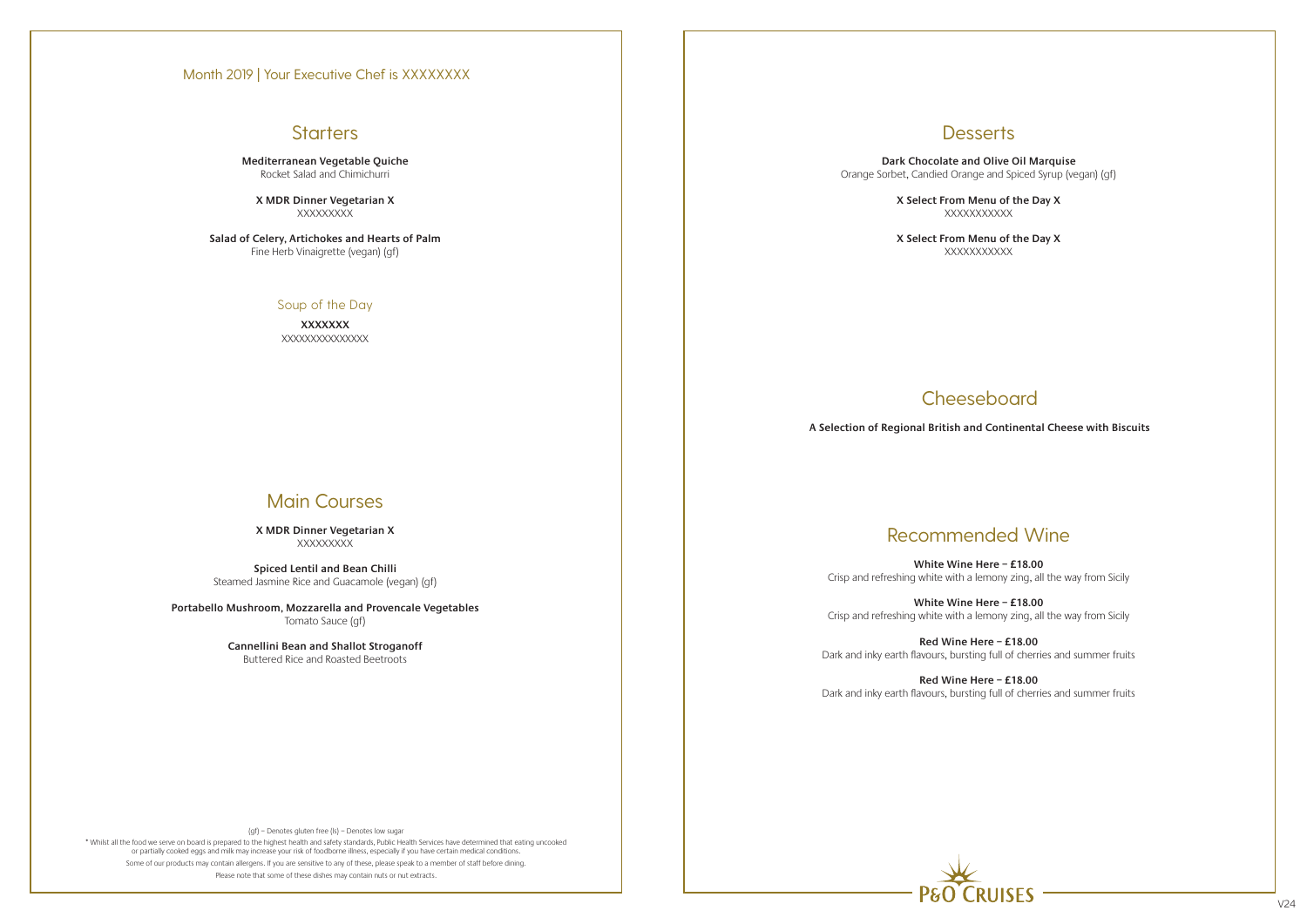# **Starters**

(gf) – Denotes gluten free (ls) – Denotes low sugar

\* Whilst all the food we serve on board is prepared to the highest health and safety standards, Public Health Services have determined that eating uncooked or partially cooked eggs and milk may increase your risk of foodborne illness, especially if you have certain medical conditions. Some of our products may contain allergens. If you are sensitive to any of these, please speak to a member of staff before dining. Please note that some of these dishes may contain nuts or nut extracts.



**X MDR Dinner Vegetarian X XXXXXXXX** 

**X MDR Dinner Vegetarian X XXXXXXXX** 

**X Select From Menu of the Day X XXXXXXXXXX** 

**X Select From Menu of the Day X XXXXXXXXXX** 

# **Cheeseboard**

**Salad of Carrot, Orange and Mixed Leaves** (vegan) (gf)

**Vegetable Pakoras and Bhajis** Coronation Dip

### Soup of the Day

**XXXXXXX** XXXXXXXXXXXXXXX

# Main Courses

**Spiced Coconut and Aubergine Bake** Tomato and Caper Dressing (vegan) (gf)

**Penne Pasta Napolitana**

**Vegetable Sushi** Pickled Ginger and Shoyu (gf)

## **Desserts**

**Summer Pudding** Raspberry Gel and Yoghurt (vegan) (ls)

# Recommended Wine

**White Wine Here – £18.00** Crisp and refreshing white with a lemony zing, all the way from Sicily

**White Wine Here – £18.00** Crisp and refreshing white with a lemony zing, all the way from Sicily

**Red Wine Here – £18.00** Dark and inky earth flavours, bursting full of cherries and summer fruits

**Red Wine Here – £18.00** Dark and inky earth flavours, bursting full of cherries and summer fruits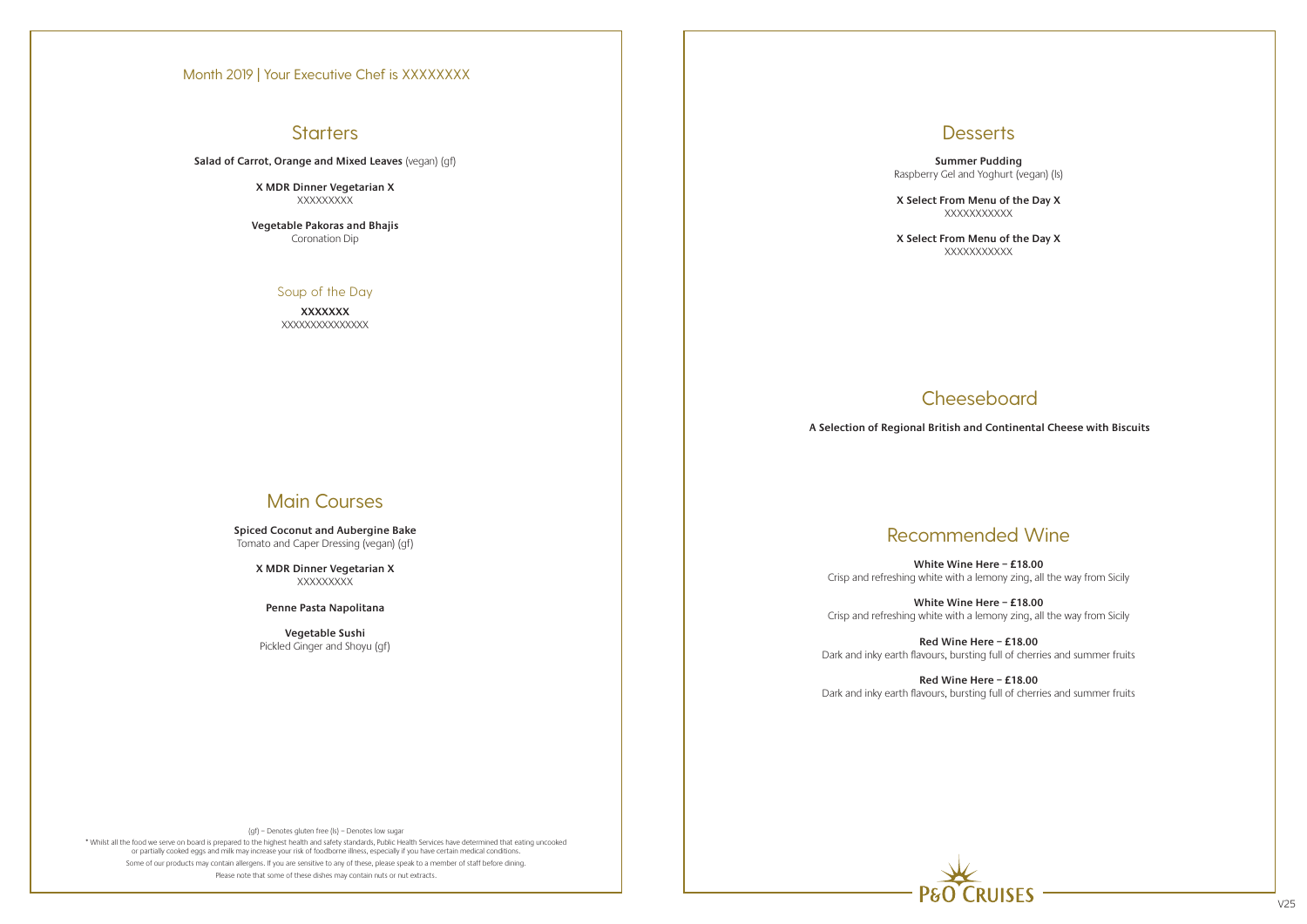## **Starters**

(gf) – Denotes gluten free (ls) – Denotes low sugar

\* Whilst all the food we serve on board is prepared to the highest health and safety standards, Public Health Services have determined that eating uncooked or partially cooked eggs and milk may increase your risk of foodborne illness, especially if you have certain medical conditions. Some of our products may contain allergens. If you are sensitive to any of these, please speak to a member of staff before dining. Please note that some of these dishes may contain nuts or nut extracts.



**X MDR Dinner Vegetarian X XXXXXXXX** 

**X MDR Dinner Vegetarian X XXXXXXXX** 

**X Select From Menu of the Day X XXXXXXXXXX** 

**X Select From Menu of the Day X XXXXXXXXXX** 

# **Cheeseboard**

**Salad of Palm Hearts, Carrot Julienne, Spring Onions, Tomatoes and Garden Greens** (vegan) (gf)

**Bruschetta**  Avocado and Roasted Vine Cherry Tomatoes

### Soup of the Day

**XXXXXXX** XXXXXXXXXXXXXXX

# Main Courses

**Tempeh Stroganoff** Steamed Rice and Pickled Cucumber (gf)

**Asian Stir-fry with Tofu** Brown Rice and Tamari (vegan) (gf)

**Chestnut, Spinach and Blue Cheese en Croûte** Apple, Courgette and a Grain Mustard Cream

## **Desserts**

**Sticky Toffee Cake** Date Purée and Apple Compote (vegan)

# Recommended Wine

**White Wine Here – £18.00** Crisp and refreshing white with a lemony zing, all the way from Sicily

**White Wine Here – £18.00** Crisp and refreshing white with a lemony zing, all the way from Sicily

**Red Wine Here – £18.00** Dark and inky earth flavours, bursting full of cherries and summer fruits

**Red Wine Here – £18.00** Dark and inky earth flavours, bursting full of cherries and summer fruits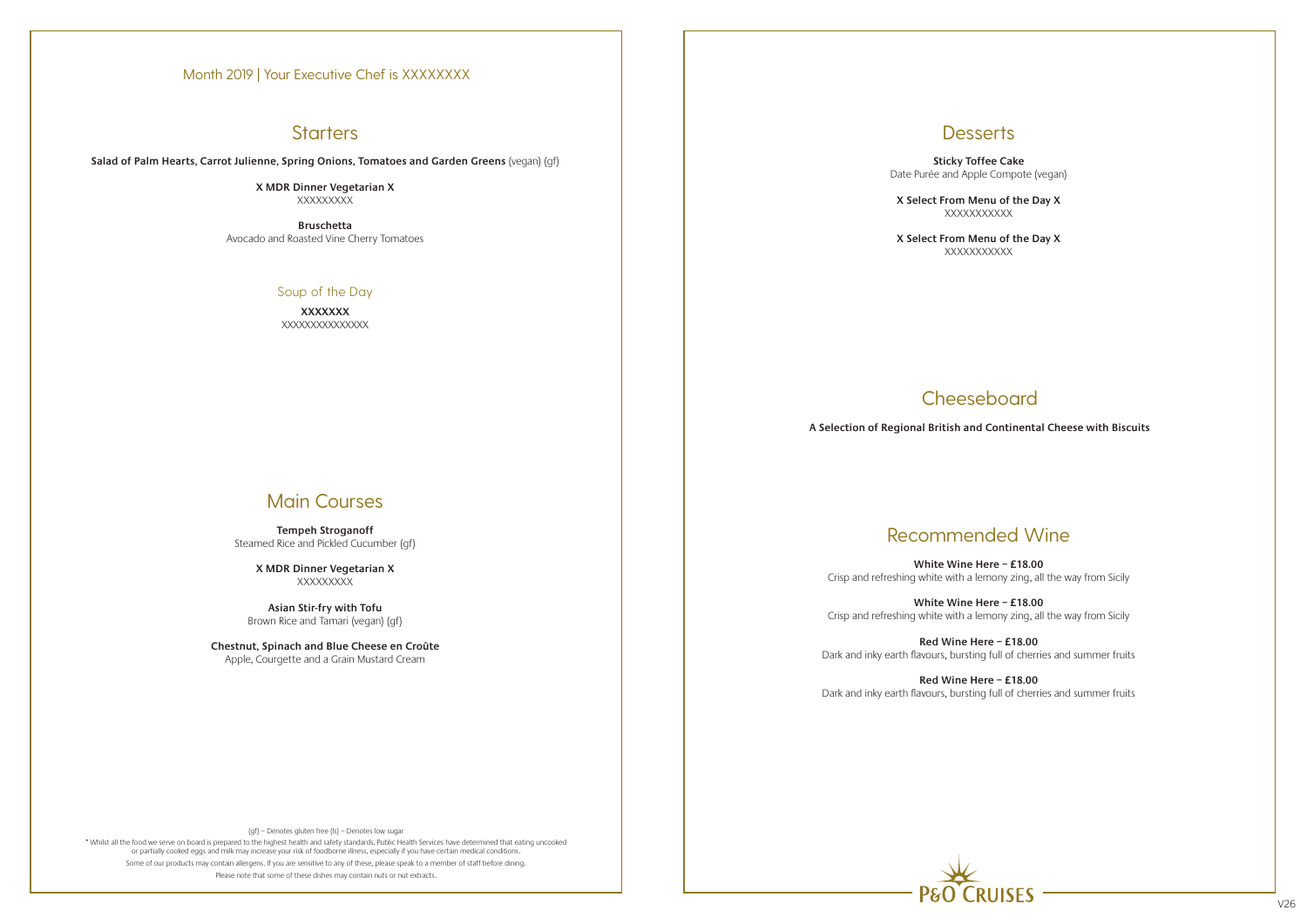# **Starters**

(gf) – Denotes gluten free (ls) – Denotes low sugar

\* Whilst all the food we serve on board is prepared to the highest health and safety standards, Public Health Services have determined that eating uncooked or partially cooked eggs and milk may increase your risk of foodborne illness, especially if you have certain medical conditions. Some of our products may contain allergens. If you are sensitive to any of these, please speak to a member of staff before dining. Please note that some of these dishes may contain nuts or nut extracts.

**X MDR Dinner Vegetarian X XXXXXXXX** 



**X MDR Dinner Vegetarian X XXXXXXXX** 

**Bruschetta** Roasted Grape and Ricotta

> **X Select From Menu of the Day X XXXXXXXXXX**

> > **Cheeseboard**

**Sweet Potato, Roasted Peppers and Endive Salad** Lemon Dressing (vegan) (gf)

### Soup of the Day

**XXXXXXX** XXXXXXXXXXXXXXX

# Main Courses

**Miso Grilled Aubergine** Sticky Rice and Pickled Cucumber Kimchi (vegan)

**Roasted Cauliflower** Baby Gem, Carrot, Broccoli and Potato Crisp (vegan) (gf)

**Mushroom and Tarragon Strudel** Vegetables, Grain Mustard and Sherry Vinegar Cream **Desserts** 

**Lemon, Poppy Seed and Cashew Nut Cheesecake**  Blackberry Compote (vegan) (ls)

> **X Select From Menu of the Day X** XXXXXXXXXXX

# Recommended Wine

**White Wine Here – £18.00** Crisp and refreshing white with a lemony zing, all the way from Sicily

**White Wine Here – £18.00** Crisp and refreshing white with a lemony zing, all the way from Sicily

**Red Wine Here – £18.00** Dark and inky earth flavours, bursting full of cherries and summer fruits

**Red Wine Here – £18.00** Dark and inky earth flavours, bursting full of cherries and summer fruits